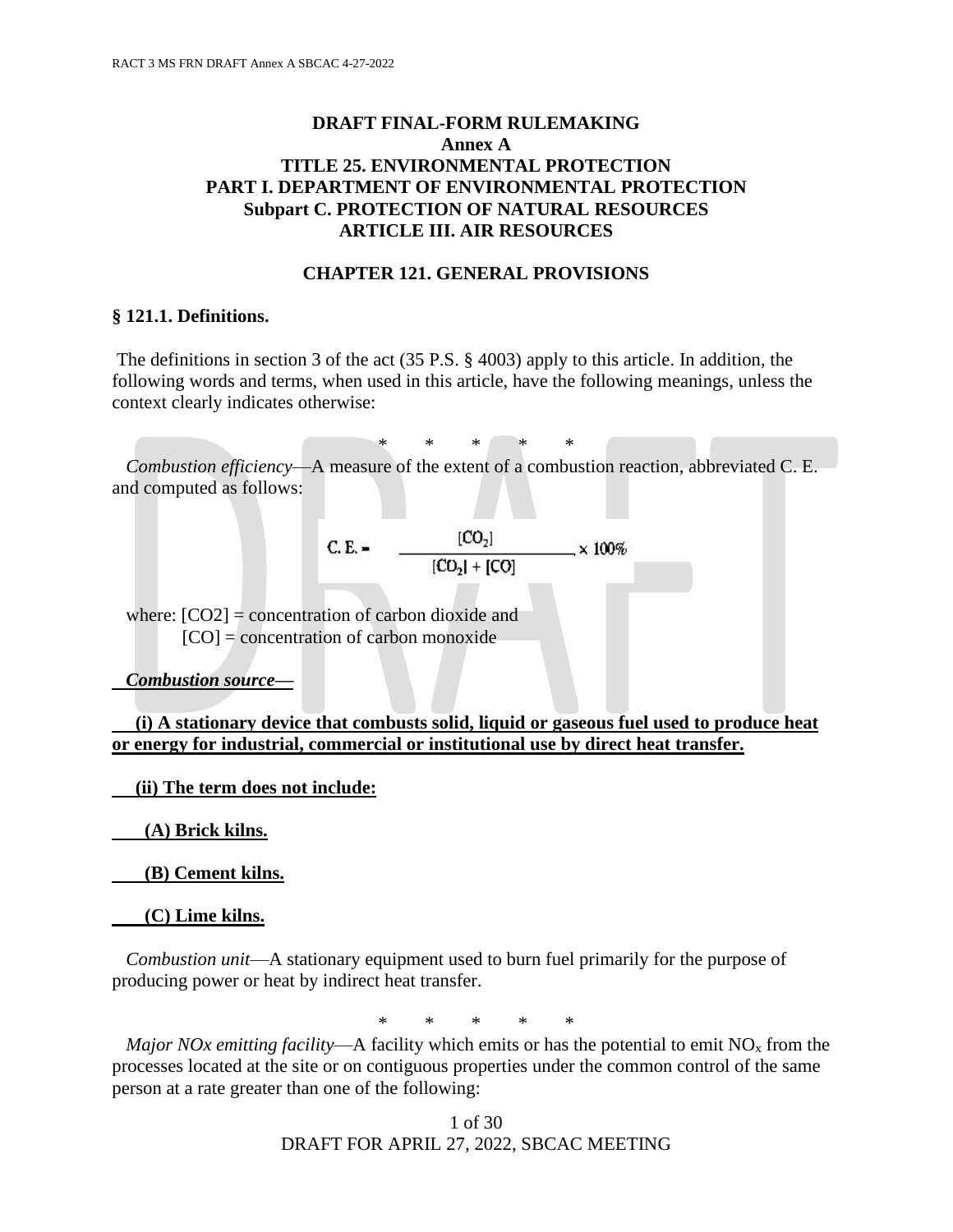(i) Ten TPY in an ozone nonattainment area designated as extreme under section 182(e) and (f) of the Clean Air Act  $(42 \text{ U.S.C.A. } § 7511a(e)$  and  $(f)$ ).

 (ii) Twenty-five TPY in an ozone nonattainment area designated as severe under section 182(d) and (f) of the Clean Air Act.

 (iii) Fifty TPY in an area designated as serious under section 182(c) and (f) of the Clean Air Act.

 (iv) One hundred TPY in an area included in an ozone transport region established under section 184 of the Clean Air Act (42 U.S.C.A. § 7511c).

 (v) **Twenty-five FOR PURPOSES OF §§ 129.91—129.95 (RELATING TO STATIONARY SOURCES OF NO<sup>x</sup> AND VOCs), TWENTY-FIVE** TPY and is located in Bucks, Chester, Delaware, Montgomery or Philadelphia County. **This threshold does not apply to §§ 129.96—129.100 (relating to additional RACT requirements for major sources of NOx and VOCs).**

### **(vi) FOR PURPOSES OF §§ 129.96—129.100 AND 129.111—129.115 (RELATING TO ADDITIONAL RACT REQUIREMENTS FOR MAJOR SOURCES OF NO<sup>x</sup> AND VOCs; AND ADDITIONAL RACT REQUIREMENTS FOR MAJOR SOURCES OF NO<sup>x</sup> AND VOCs FOR THE 2015 OZONE NAAQS**), **ONE HUNDRED TPY STATEWIDE.**

 *Major VOC emitting facility*—A facility which emits or has the potential to emit VOCs from **THE** processes located at the site or on contiguous properties under the common control of the same person at a rate greater than one of the following:

 (i) Ten TPY in an ozone nonattainment area designated as extreme under section 182(e) of the Clean Air Act.

 (ii) Twenty-five TPY in an ozone nonattainment area designated as severe under section 182(d) of the Clean Air Act.

 (iii) Fifty TPY in an area included in an ozone transport region established under section 184 of the Clean Air Act.

 (iv) **Twenty-five FOR PURPOSES OF §§ 129.91—129.95, TWENTY-FIVE** TPY and is located in Bucks, Chester, Delaware, Montgomery or Philadelphia County. **This threshold does not apply to §§ 129.96—129.100.**

 **(v) FOR PURPOSES OF §§ 129.96—129.100 AND 129.111—129.115, FIFTY TPY STATEWIDE.**

\* \* \* \* \*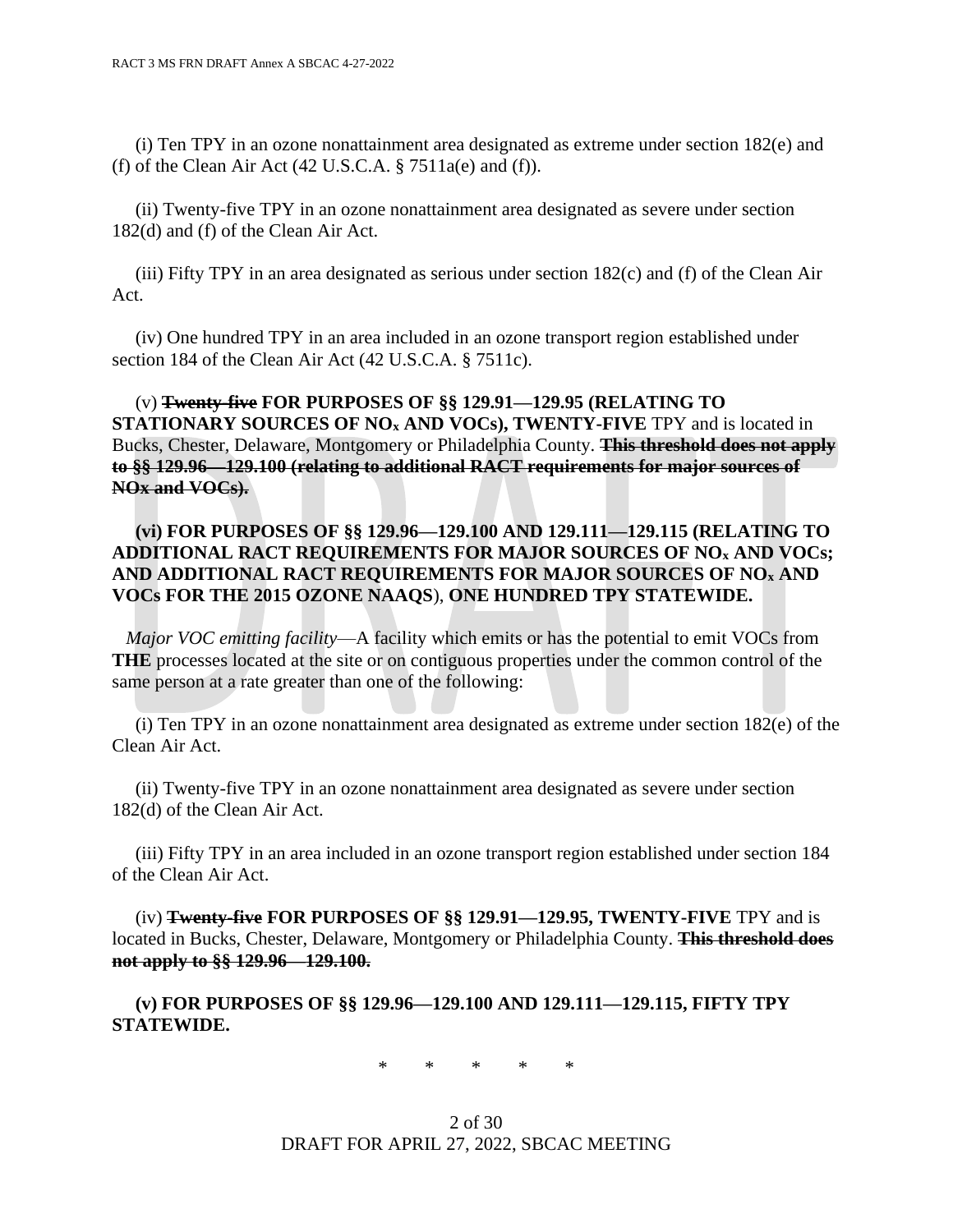*Natural-finish hardwood plywood panel*—A panel on which the original grain pattern is enhanced by an essentially transparent finish frequently supplemented by filler and toner.

## *Natural gas compression and transmission facility fugitive VOC air contamination source***— The group of fugitive-VOC-emitting components associated with an individual stationary source. Both of the following apply:**

 **(i) The group of fugitive-VOC-emitting components is considered an individual VOCemitting source.**

#### **(ii) Fugitive VOC emissions from the group of fugitive-VOC-emitting components are not aggregated with the VOC emissions from the associated individual stationary source.**

 *Necessary preconstruction approvals or permits*—Those permits or approvals required under the Clean Air Act or the act and regulations adopted under the acts, which are part of the applicable SIP.

#### \* \* \* \* \* **CHAPTER 129. STANDARDS FOR SOURCES**

# **ADDITIONAL RACT REQUIREMENTS FOR MAJOR SOURCES OF NO<sup>x</sup> AND VOCs FOR THE 2015 OZONE NAAQS**

(*Editor's Note*: Sections 129.111—129.115 are proposed to be added and are printed in regular type to enhance readability.)

# **§ 129.111. Applicability.**

(a) Except as specified in subsection (c), the  $NO<sub>x</sub>$  requirements of this section and §§ 129.112— 129.115 apply Statewide to the owner and operator of a major NO<sup>x</sup> emitting facility **THAT COMMENCED OPERATION ON OR BEFORE AUGUST 3, 2018,** and the VOC requirements of this section and §§ 129.112—129.115 apply Statewide to the owner and operator of a major VOC emitting facility that **were in existence COMMENCED OPERATION** on or before August 3, 2018, for which a requirement or emission limitation, or both, has not been established in §§ 129.51, 129.52(a)—(k) and Table I categories 1—11, 129.52a—129.52e, 129.54—129.63a, 129.64—129.69, **129.71—129.73, 129.75 129.71—129.75**, 129.77 and 129.101—129.107. The owner or operator shall identify and list the **following** sources and facilities **SUBJECT TO THIS SUBSECTION** in the written notification required under § 129.115(a) (relating to written notification, compliance demonstration and recordkeeping and reporting requirements) **AS FOLLOWS**:

 (1) The sources and facilities **THAT COMMENCED OPERATION ON OR BEFORE AUGUST 3, 2018,** for which a requirement or emission limitation has not been established in §§ 129.51, 129.52(a)—(k) and Table I categories 1—11, 129.52a—129.52e, 129.54—129.63a, 129.64—129.69, **129.71—129.73, 129.75 129.71—129.75**, 129.77 and 129.101—129.107.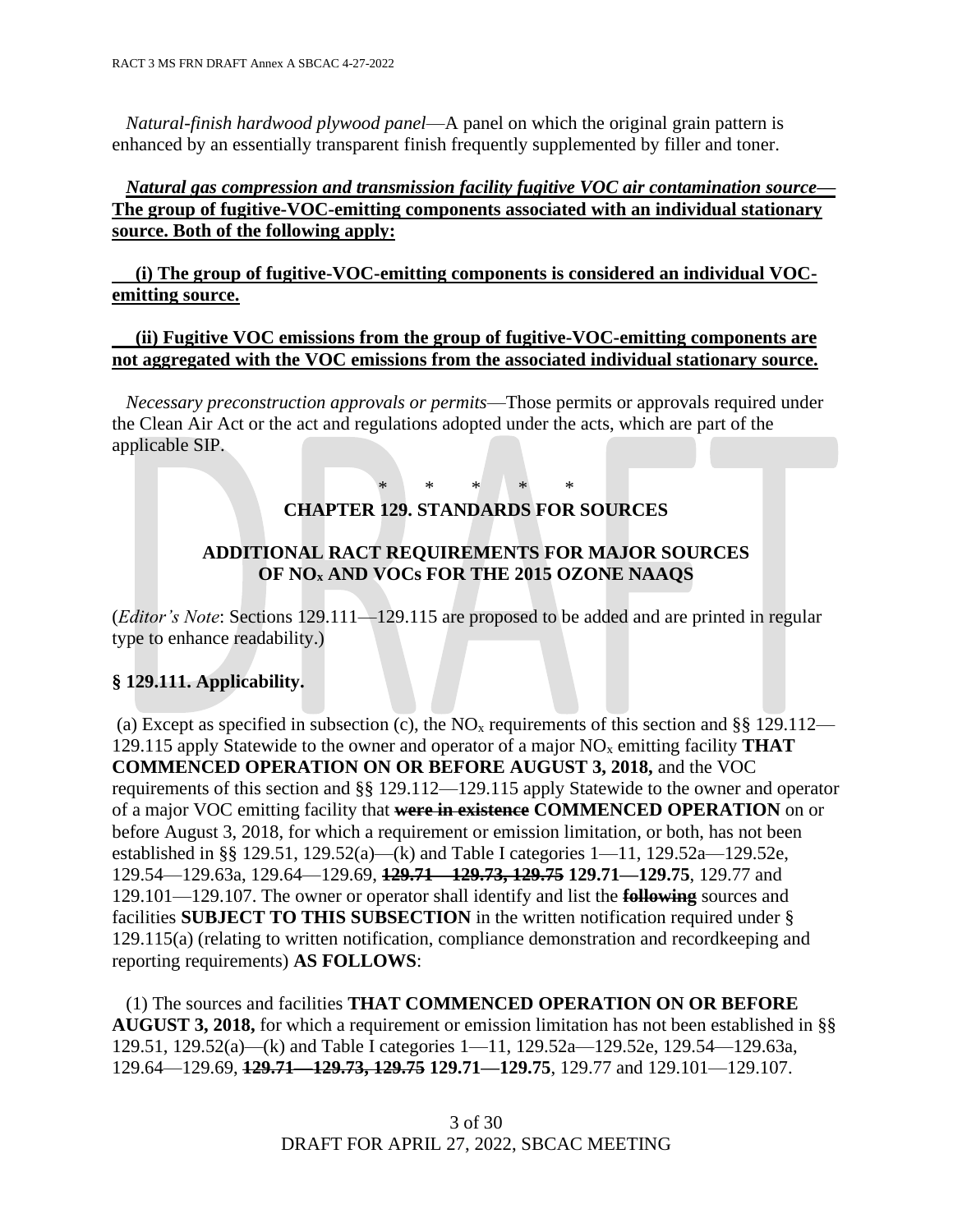(2) The sources and facilities **THAT COMMENCED OPERATION ON OR BEFORE AUGUST 3, 2018, AND ARE** subject to §§ 129.51, 129.52(a)—(k) and Table I categories 1— 11, 129.52a— 129.52e, 129.54—129.63a, 129.64—129.69, **129.71— 129.73, 129.75 129.71— 129.75**, 129.77 and 129.101—129.107.

(b) Except as specified in subsection (c), the  $NO<sub>x</sub>$  requirements of this section and §§ 129.112— 129.115 apply Statewide to the owner and operator of a NO<sup>x</sup> emitting facility **THAT COMMENCED OPERATION ON OR BEFORE AUGUST 3, 2018,** and the VOC requirements of this section and §§ 129.112—129.115 apply Statewide to the owner and operator of a VOC emitting facility **THAT COMMENCED OPERATION ON OR BEFORE AUGUST 3, 2018,** when the installation **AND OPERATION** of a new source **AFTER AUGUST 3, 2018,** or a modification or change in operation **AFTER AUGUST 3, 2018,** of **an existing A** source **after THAT COMMENCED OPERATION ON OR BEFORE** August 3, 2018, results in the source or facility meeting the definition of a major  $NO<sub>x</sub>$  emitting facility or a major VOC emitting facility and for which a requirement or an emission limitation, or both, has not been established in §§ 129.51, 129.52(a)—(k) and Table I categories  $1-11$ , 129.52a— 129.52e, 129.54—129.63a, 129.64—129.69, **129.71— 129.73, 129.75 129.71—129.75**, 129.77 and 129.101—129.107. The owner or operator shall identify and list the **following** sources and facilities **SUBJECT TO THIS SUBSECTION** in the written notification required under § 129.115(a) **AS FOLLOWS**:

 (1) The sources and facilities for which a requirement or emission limitation has not been established in §§ 129.51, 129.52(a)—(k) and Table I categories 1—11, 129.52a—129.52e, 129.54—129.63a, 129.64—129.69, **129.71—129.73, 129.75 129.71—129.75**, 129.77 and 129.101—129.107.

(2) The sources and facilities subject to §§ 129.51, 129.52(a)—(k) and Table I categories 1— 11, 129.52a— 129.52e, 129.54—129.63a, 129.64—129.69, **129.71— 129.73, 129.75 129.71— 129.75**, 129.77 and 129.101—129.107.

(c) Sections 129.112—129.114 do not apply to the owner and operator of a  $NO<sub>x</sub>$  air contamination source that has the potential to emit less than  $1$  TPY of NO<sub>x</sub> located at a major  $NO<sub>x</sub>$  emitting facility subject to subsection (a) or (b) or a VOC air contamination source that has the potential to emit less than 1 TPY of VOC located at a major VOC emitting facility subject to subsection (a) or (b). The owner or operator shall identify and list these sources in the written notification required under § 129.115(a).

(d) **This EXCEPT AS SPECIFIED IN SUBSECTION (e), THIS** section and §§ 129.112— 129.115 do not apply to the owner and operator of a facility that is not a major- $NO<sub>x</sub>$  emitting facility or a major VOC emitting facility on or before *blank* **(***Editor's Note***: The blank refers to the effective date of adoption of this proposed rulemaking when published as a final-form rulemaking.) DECEMBER 31, 2022**.

# **(e) IF THE OWNER AND OPERATOR OF A FACILITY THAT COMPLIED WITH SUBSECTION (d) MEETS THE DEFINITION OF A MAJOR NO<sup>x</sup> EMITTING**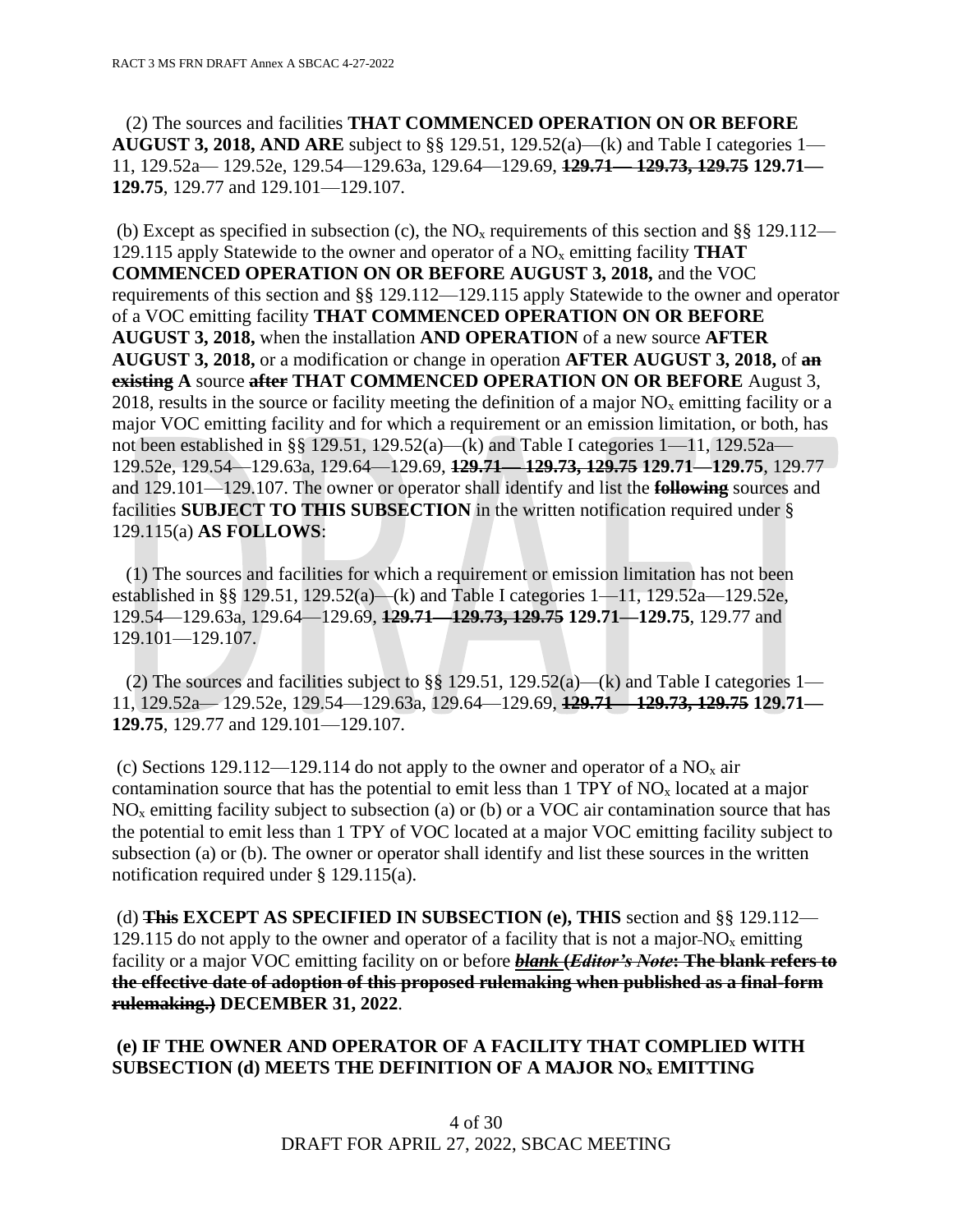# **FACILITY OR A MAJOR VOC EMITTING FACILITY AFTER DECEMBER 31, 2022, THEN THE OWNER AND OPERATOR SHALL COMPLY WITH SUBSECTION (b).**

# **§ 129.112. Presumptive RACT requirements, RACT emission limitations and petition for alternative compliance schedule.**

(a) The owner and operator of a source listed in one or more of subsections (b)—(k) located at a major  $NO<sub>x</sub>$  emitting facility or major VOC emitting facility subject to § 129.111 (relating to applicability) shall comply with the applicable presumptive RACT requirement or RACT emission limitation, or both, beginning with the specified compliance date as follows, unless an alternative compliance schedule is submitted and approved under subsections  $(n)$ — $(p)$  or § 129.114 (relating to alternative RACT proposal and petition for alternative compliance schedule):

(1) January 1, 2023, for a source subject to § 129.111(a).

(2) January 1, 2023, or 1 year after the date the source meets the definition of a major  $NO<sub>x</sub>$ emitting facility or major VOC emitting facility, whichever is later, for a source subject to § 129.111(b).

(b) The owner and operator of a source listed in this subsection that is located at a major  $NO<sub>x</sub>$ emitting facility or major VOC emitting facility subject to § 129.111 shall comply with the applicable presumptive RACT requirements in paragraph (1) and recordkeeping and reporting requirements in paragraph (2).

(1) The owner or operator of a:

 (i) Combustion unit **OR PROCESS HEATER** with a rated heat input equal to or greater than 20 million Btu/hour and less than 50 million Btu/hour shall conduct a biennial tune-up in accordance with the procedures in 40 CFR 63.11223 (relating to how do I demonstrate continuous compliance with the work practice and management practice standards?).

 (A) Each biennial tune-up shall occur not less than 3 months and not more than 24 months after the date of the previous tune-up.

(B) The biennial tune-up must include, at a minimum, the following:

 (I) Inspection and cleaning or replacement of fuel-burning equipment, including the burners and components, as necessary, for proper operation as specified by the manufacturer.

 (II) Inspection of the flame pattern and adjustment of the burner, as necessary, to optimize the flame pattern to minimize total emissions of  $NO<sub>x</sub>$  and, to the extent possible, emissions of CO.

 (III) Inspection and adjustment, as necessary, of the air-to-fuel ratio control system to ensure proper calibration and operation as specified by the manufacturer.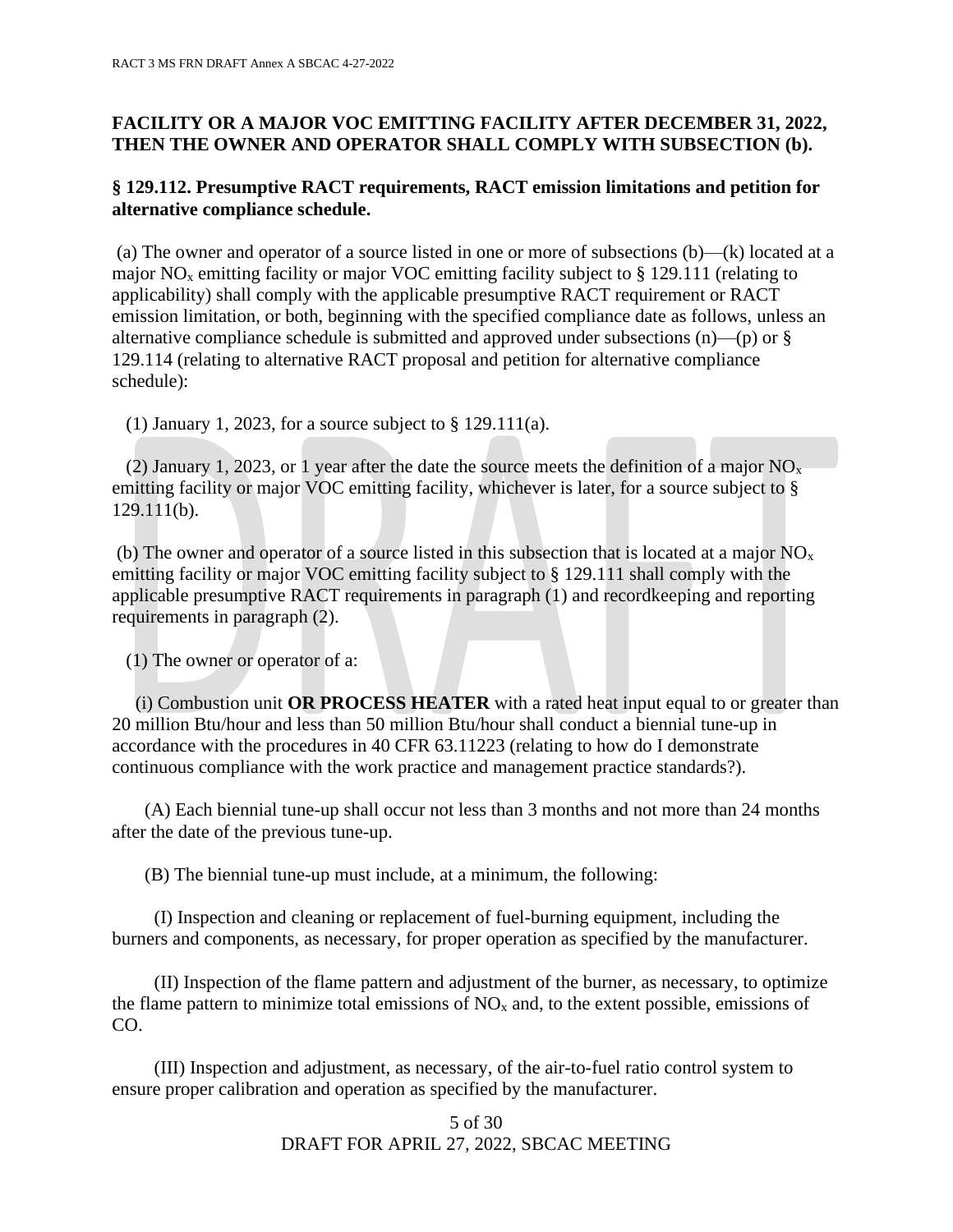(ii) Combustion unit **OR PROCESS HEATER** with an oxygen trim system that maintains an optimum air-to-fuel ratio that would otherwise be subject to a biennial tune-up shall conduct a tune-up of the boiler one time in each 5-year calendar period in accordance with the following:

 (A) Each tune-up shall occur not less than 3 months and not more than 60 months after the date of the previous tune-up.

(B) The tune-up must include, at a minimum, the following:

 (I) Inspection and cleaning or replacement of fuel-burning equipment, including the burners and components, as necessary, for proper operation as specified by the manufacturer.

 (II) Inspection of the flame pattern and adjustment of the burner, as necessary, to optimize the flame pattern to minimize total emissions of  $NO<sub>x</sub>$  and, to the extent possible, emissions of CO.

 (III) Inspection and adjustment, as necessary, of the air-to-fuel ratio control system to ensure proper calibration and operation as specified by the manufacturer.

 (2) The applicable recordkeeping and reporting requirements of **§ 129.115(e), (f) or (g) § 129.115(f) AND (i)** (relating to written notification, compliance demonstration and recordkeeping and reporting requirements).

 (3) Compliance with the applicable presumptive RACT requirements in paragraph (1) and recordkeeping and reporting requirements in paragraph (2) assures compliance with the provisions in §§ 129.93(b)(2), (3), (4) and (5) and 129.97(b)(1), (2) and (3) (relating to presumptive RACT emissions limitations; and presumptive RACT requirements, RACT emission limitations and petition for alternative compliance schedule).

(c) The owner and operator of a source listed in this subsection that is located at a major  $NO<sub>x</sub>$ emitting facility or major VOC emitting facility subject to § 129.111 shall install, maintain and operate the source in accordance with the manufacturer's specifications and with good operating practices:

(1) A  $NO<sub>x</sub>$  air contamination source that has the potential to emit less than 5 TPY of  $NO<sub>x</sub>$ .

(2) A VOC air contamination source that has the potential to emit less than 2.7 TPY of VOC.

 (3) A natural gas compression and transmission facility fugitive VOC air contamination source that has the potential to emit less than 2.7 TPY of VOC.

 (4) A boiler or other combustion source with an individual rated gross heat input less than 20 million Btu/ hour.

(5) A combustion turbine with a rated output less than 1,000 bhp.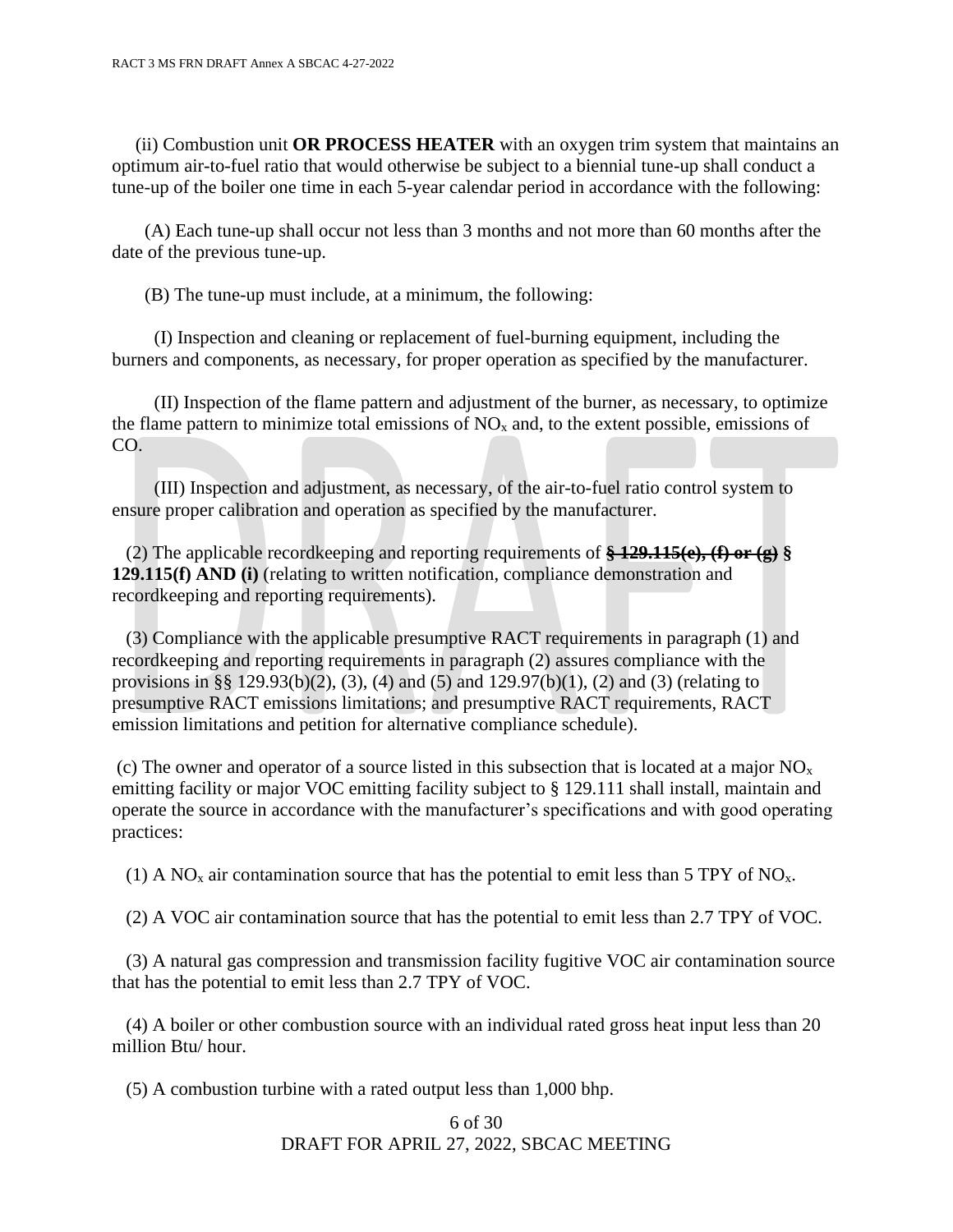(6) A lean burn stationary internal combustion engine rated at less than 500 bhp (gross).

(7) A rich burn stationary internal combustion engine rated at less than 100 bhp (gross).

 (8) An incinerator, thermal oxidizer **or ,** catalytic oxidizer **OR FLARE** used primarily for air pollution control.

(9) A fuel-burning unit with an annual capacity factor of less than 5%.

 (i) For a combustion unit, the annual capacity factor is the ratio of the unit's heat input (in million Btu or equivalent units of measure) to the unit's maximum rated hourly heat input rate (in million Btu/hour or equivalent units of measure) multiplied by 8,760 hours during a period of 12 consecutive calendar months.

 (ii) For an electric generating unit, the annual capacity factor is the ratio of the unit's actual electric output (expressed in MWe/hr) to the unit's nameplate capacity (or maximum observed hourly gross load (in MWe/hr) if greater than the nameplate capacity) multiplied by 8,760 hours during a period of 12 consecutive calendar months.

 (iii) For any other unit, the annual capacity factor is the ratio of the unit's actual operating level to the unit's potential operating level during a period of 12 consecutive calendar months.

(10) An emergency standby engine operating less than 500 hours in a 12-month rolling period.

(11) An electric arc furnace.

(d) Except as specified in subsection (c), the owner and operator of a combustion unit, brick kiln, cement kiln, lime kiln or other combustion source located at a major VOC emitting facility subject to § 129.111 shall install, maintain and operate the source in accordance with the manufacturer's specifications and with good operating practices for the control of the VOC emissions from the combustion unit or other combustion source.

(e) The owner and operator of a municipal solid waste landfill subject to § 129.111 shall comply with the following applicable presumptive RACT requirements. The owner or operator of a:

 (1) **Municipal solid waste landfill constructed, reconstructed or modified on or before May 29, 1991, shall comply with the emission guidelines and compliance times in 40 CFR Part 60, Subpart Cc (relating to emission guidelines and compliance times for municipal solid waste landfills), which are adopted and incorporated by reference in § 122.3 (relating to adoption of standards), and the applicable Federal or state plans in 40 CFR Part 62 (relating to approval and promulgation of state plans for designated facilities and pollutants). MUNICIPAL SOLID WASTE LANDFILL CONSTRUCTED, RECONSTRUCTED OR MODIFIED ON OR BEFORE JULY 17, 2014, AND THAT HAS NOT BEEN MODIFIED OR RECONSTRUCTED SINCE JULY 17, 2014, SHALL COMPLY WITH THE FEDERAL PLAN FOR MUNICIPAL SOLID WASTE**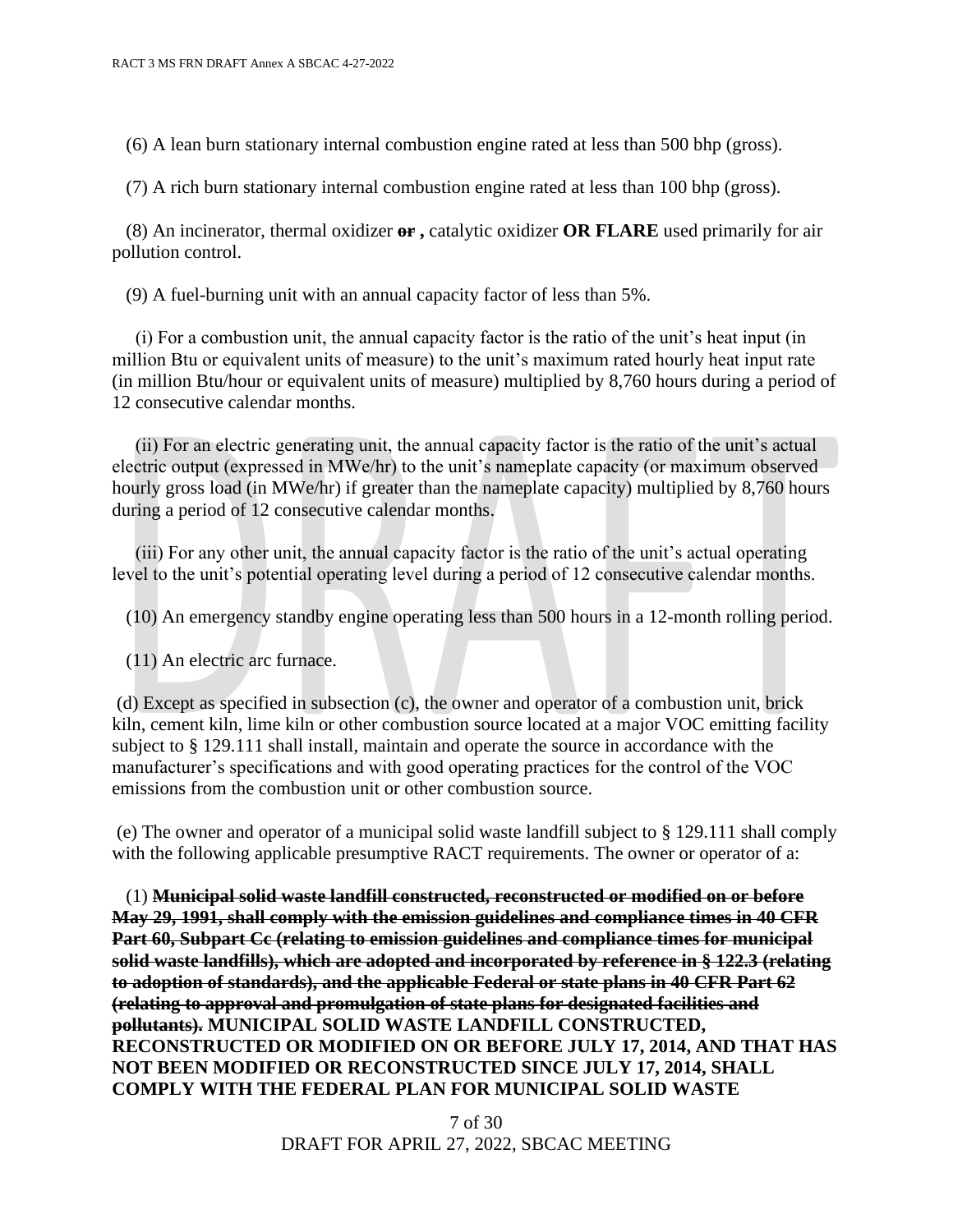# **LANDFILLS IN 40 CFR PART 62, SUBPART OOO (RELATING TO FEDERAL PLAN REQUIREMENTS FOR MUNICIPAL SOLID WASTE LANDFILLS THAT COMMENCED CONSTRUCTION ON OR BEFORE JULY 17, 2014 AND HAVE NOT BEEN MODIFIED OR RECONSTRUCTED SINCE JULY 17, 2014).**

 **(2) Municipal solid waste landfill constructed, reconstructed or modified on or after May 30, 1991, but on or before July 17, 2014, shall comply with the New Source Performance Standards in 40 CFR Part 60, Subpart WWW (relating to standards of performance for municipal solid waste landfills that commenced construction, reconstruction, or modification on or after May 30, 1991, but before July 18, 2014), which are adopted and incorporated by reference in § 122.3.**

 **(3) (2)** Municipal solid waste landfill constructed, reconstructed or modified on or after July 18, 2014, shall comply with the New Source Performance Standards in 40 CFR Part 60, Subpart XXX (relating to standards of performance for municipal solid waste landfills that commenced construction, reconstruction, or modification after July 17, 2014), which are adopted and incorporated by reference in § 122.3.

(f) The owner and operator of a municipal waste combustor subject to § 129.111 shall comply with the presumptive RACT emission limitation of  $150 \text{ 110}$  ppmvd NO<sub>x</sub> @ 7% oxygen.

(g) Except as specified in subsection (c), the owner and operator of a  $NO<sub>x</sub>$  air contamination source listed in this subsection that is located at a major  $NO<sub>x</sub>$  emitting facility or a VOC air contamination source listed in this subsection that is located at a major VOC emitting facility subject to  $\S 129.111$  may not cause, allow or permit NO<sub>x</sub> or VOCs to be emitted from the air contamination source in excess of the applicable presumptive RACT emission limitation specified in the following paragraphs:

(1) The owner or operator of:

 (i) A natural gas-fired, propane-fired or liquid petroleum gas-fired combustion unit or process heater with a rated heat input equal to or greater than 50 million Btu/hour shall comply with 0.10 lb NOx/million Btu heat input.

 (ii) A distillate oil-fired combustion unit or process heater with a rated heat input equal to or greater than 50 million Btu/hour shall comply with 0.12 lb  $NO_x/m$ illion Btu heat input.

 (iii) A residual oil-fired or other liquid fuel-fired combustion unit or process heater with a rated heat input equal to or greater than 50 million Btu/hour shall comply with 0.20 lb NOx/million Btu heat input.

 (iv) A refinery gas-fired combustion unit or process heater with a rated heat input equal to or greater than 50 million Btu/hour shall comply with 0.25 lb  $NO<sub>x</sub>/million$  Btu heat input.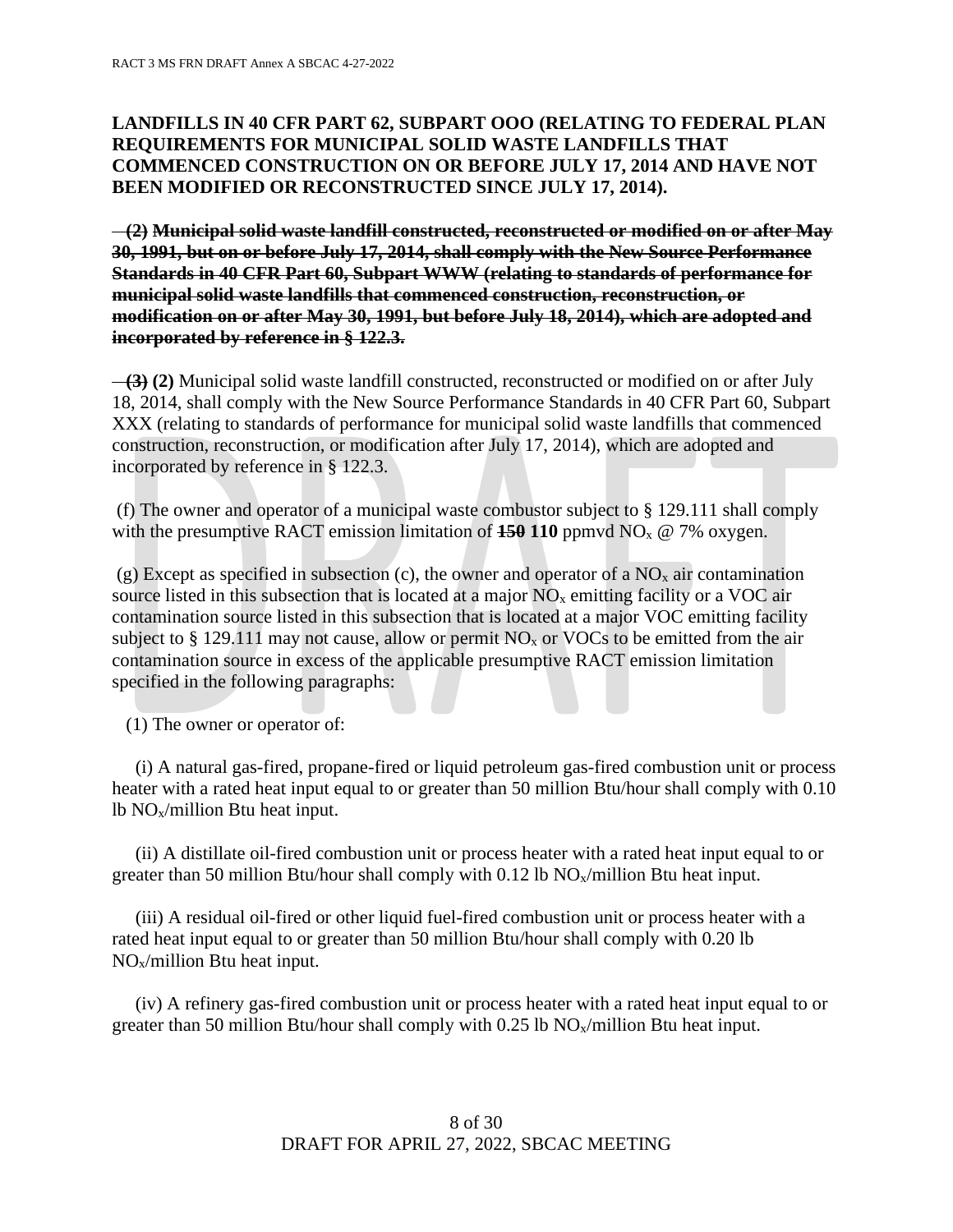(v) A coal-fired combustion unit with a rated heat input equal to or greater than 50 million Btu/hour and less than 250 million Btu/hour shall comply with 0.45 lb  $NO_x/m$ illion Btu heat input.

 (vi) A circulating fluidized bed combustion unit firing waste products of coal mining, physical coal cleaning and coal preparation operations that contain coal, matrix material, clay and other organic and inorganic material with a rated heat input equal to or greater than 250 million Btu/hour shall comply with the following presumptive RACT emission limitations **AND RACT REQUIREMENTS** as applicable:

(A)  $0.16$  lb NO<sub>x</sub>/million Btu heat input when firing primarily bituminous waste such as gob.

 $(B)$  0.16 lb NO<sub>x</sub>/million Btu heat input when firing primarily anthracite waste such as culm.

# **(C) CONTROL THE NO<sup>x</sup> EMISSIONS EACH OPERATING DAY BY OPERATING THE INSTALLED AIR POLLUTION CONTROL TECHNOLOGY AND COMBUSTION CONTROLS AT ALL TIMES CONSISTENT WITH THE TECHNOLOGICAL LIMITATIONS, MANUFACTURER SPECIFICATIONS, GOOD ENGINEERING AND MAINTENANCE PRACTICES AND GOOD AIR POLLUTION CONTROL PRACTICES FOR CONTROLLING EMISSIONS.**

 (vii) A solid fuel-fired combustion unit that is not a coal-fired combustion unit with a rated heat input equal to or greater than 50 million Btu/hour shall comply with 0.25 lb  $NO_x/m$ illion Btu heat input.

 **(viii) A circulating fluidized bed coal-fired combustion unit subject to subparagraph (vi) shall control the NO<sup>x</sup> emissions each operating day by operating the installed air pollution control technology and combustion controls at all times consistent with the technological limitations, manufacturer specifications, good engineering and maintenance practices and good air pollution control practices for controlling emissions.**

(2) The owner or operator of a:

 (i) Combined cycle or combined heat and power combustion turbine with a rated output equal to or greater than 1,000 bhp and less than **180 MW 4,100 bhp** shall comply with the following presumptive RACT emission limitations as applicable:

(A)  $42120$  ppmvd NO<sub>x</sub>  $\omega$  15% oxygen when firing natural gas or a noncommercial gaseous fuel.

 (B) 5 ppmvd VOC (as propane) @ 15% oxygen when firing natural gas or a noncommercial gaseous fuel.

(C)  $96 150$  ppmvd NO<sub>x</sub> @ 15% oxygen when firing fuel oil.

(D) 9 ppmvd VOC (as propane) @ 15% oxygen when firing fuel oil.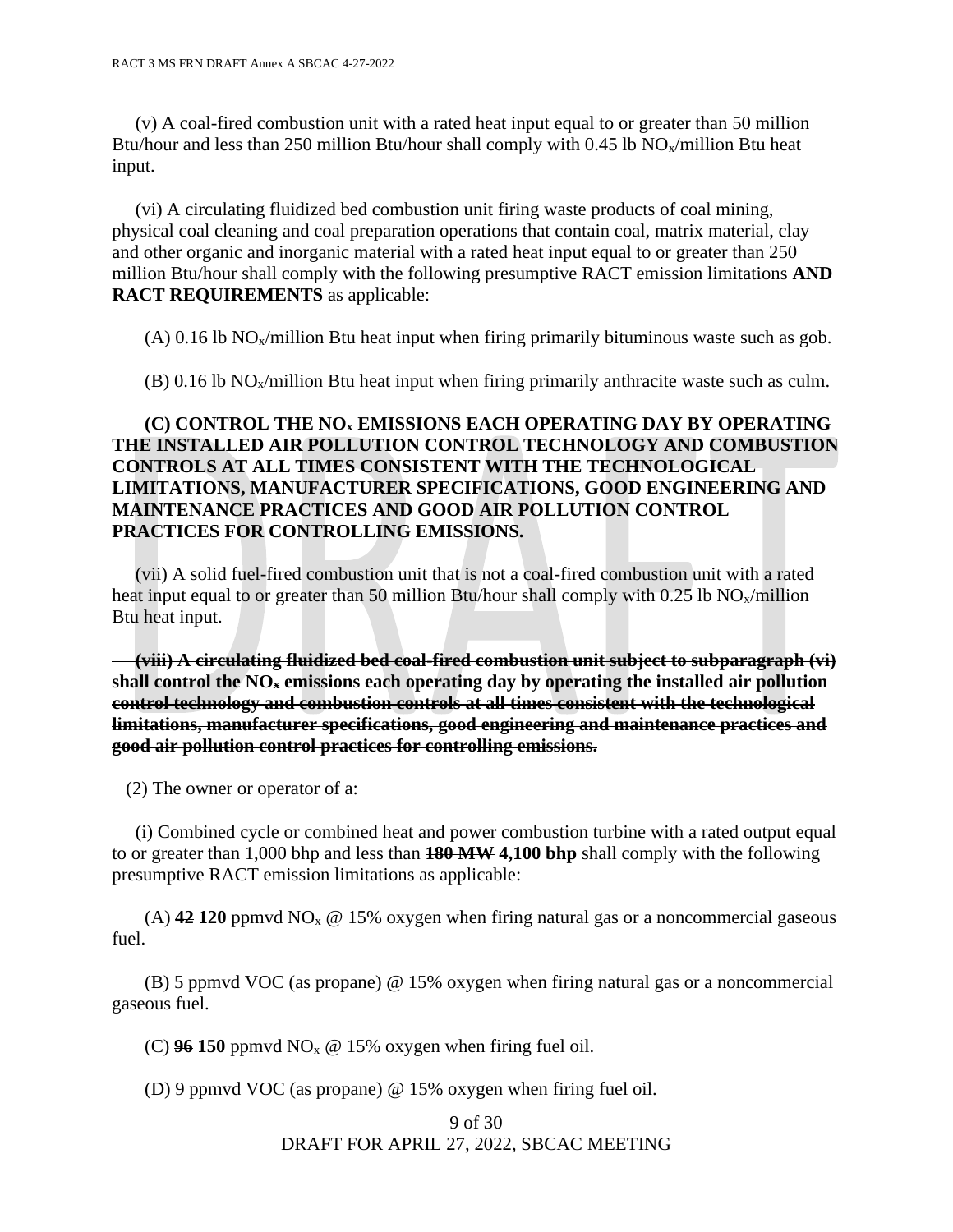# (ii) **COMBINED CYCLE OR COMBINED HEAT AND POWER COMBUSTION TURBINE WITH A RATED OUTPUT EQUAL TO OR GREATER THAN 4,100 bhp AND LESS THAN 180 MW SHALL COMPLY WITH THE FOLLOWING PRESUMPTIVE RACT EMISSION LIMITATIONS AS APPLICABLE:**

# **(A) 42 ppmvd NO<sup>x</sup> @ 15% OXYGEN WHEN FIRING NATURAL GAS OR A NONCOMMERCIAL GASEOUS FUEL.**

### **(B) 5 ppmvd VOC (as propane) @ 15% OXYGEN WHEN FIRING NATURAL GAS OR A NONCOMMERCIAL GASEOUS FUEL.**

#### **(C) 96 ppmvd NO<sup>x</sup> @ 15% OXYGEN WHEN FIRING FUEL OIL.**

#### **(D) 9 ppmvd VOC (as propane) @ 15% OXYGEN WHEN FIRING FUEL OIL.**

 **(iii)** Combined cycle or combined heat and power combustion turbine with a rated output equal to or greater than 180 MW shall comply with the following presumptive RACT emission limitations as applicable:

(A) 4 ppmvd  $NO<sub>x</sub>$  @ 15% oxygen when firing natural gas or a noncommercial gaseous fuel.

 (B) 2 ppmvd VOC (as propane) @ 15% oxygen when firing natural gas or a noncommercial gaseous fuel.

(C) 8 ppmvd  $NO<sub>x</sub>$  @ 15% oxygen when firing fuel oil.

(D) 2 ppmvd VOC (as propane) @ 15% oxygen when firing fuel oil.

 **(iii) (iv)** Simple cycle or regenerative cycle combustion turbine with a rated output equal to or greater than 1,000 bhp and less than **3,000 4,100** bhp shall comply with the following presumptive RACT emission limitations as applicable:

(A) **85 120** ppmvd NO<sub>x</sub>  $\omega$  15% oxygen when firing natural gas or a noncommercial gaseous fuel.

 (B) 9 ppmvd VOC (as propane) @ 15% oxygen when firing natural gas or a noncommercial gaseous fuel.

(C) 150 ppmvd NO<sub>x</sub>  $\omega$  15% oxygen when firing fuel oil.

(D) 9 ppmvd VOC (as propane) @ 15% oxygen when firing fuel oil.

 **(iv) (v)** Simple cycle or regenerative cycle combustion turbine with a rated output equal to or greater than **3,000 4,100** bhp and less than 60,000 bhp shall comply with the following presumptive RACT emission limitations as applicable: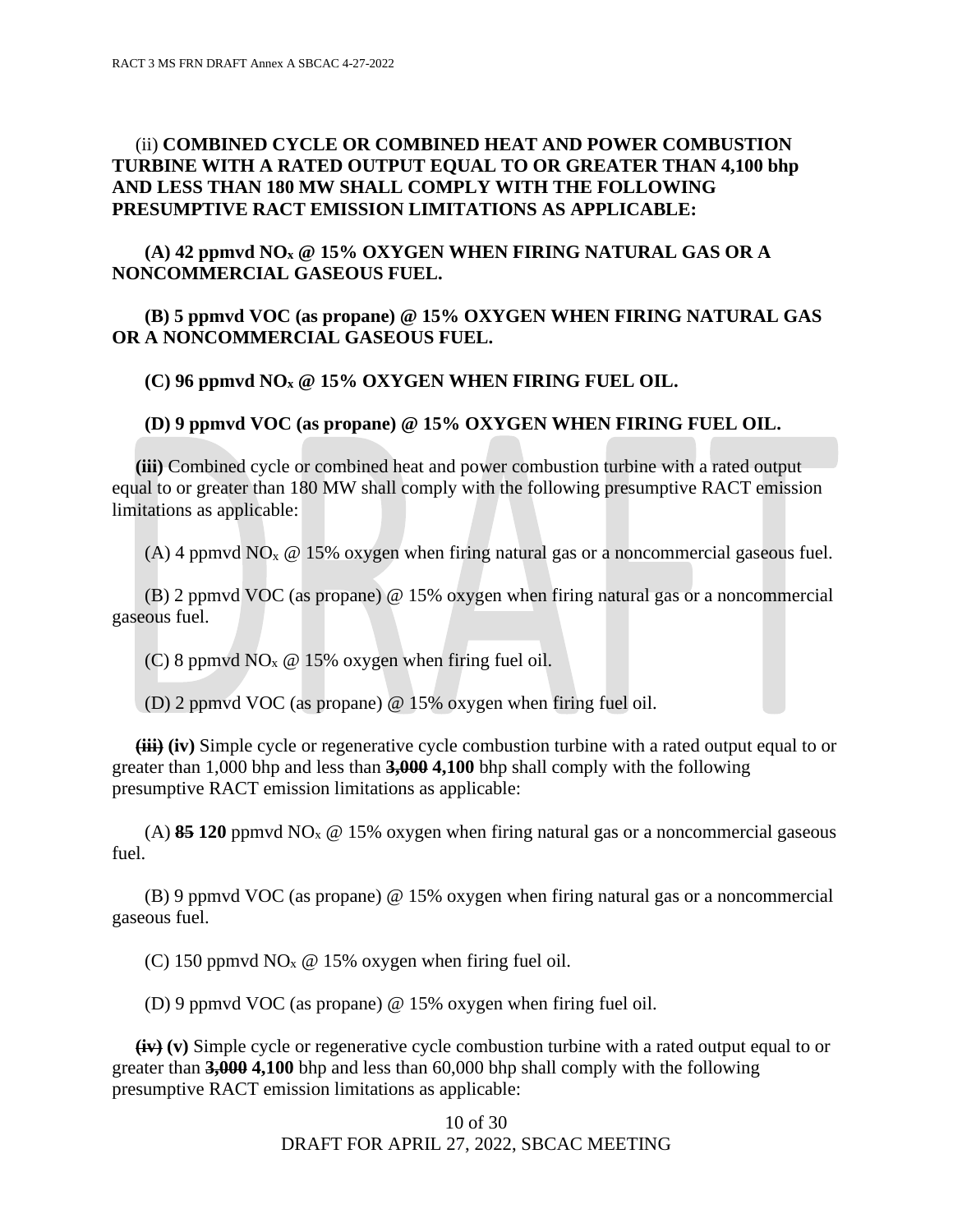(A) 42 ppmvd NO<sub>x</sub>  $\omega$  15% oxygen when firing natural gas or a noncommercial gaseous fuel.

 (B) 9 ppmvd VOC (as propane) @ 15% oxygen when firing natural gas or a noncommercial gaseous fuel.

(C) 96 ppmvd NO<sub>x</sub> @ 15% oxygen when firing fuel oil.

(D) 9 ppmvd VOC (as propane) @ 15% oxygen when firing fuel oil.

(3) The owner or operator of a:

 (i) Lean burn stationary internal combustion engine with a rating equal to or greater than 500 bhp and less than 3,500 bhp shall comply with the following presumptive RACT emission limitations as applicable:

(A) 3.0 grams  $NO<sub>x</sub>/b$ hp-hr when firing natural gas or a noncommercial gaseous fuel.

 (B) 0.5 gram VOC/bhp-hr excluding formaldehyde when firing natural gas or a noncommercial gaseous fuel, liquid fuel or dual-fuel.

 (ii) Lean burn stationary internal combustion engine with a rating equal to or greater than 3,500 bhp shall comply with the following presumptive RACT emission limitations as applicable:

 $(A)$  0.6 gram NO<sub>x</sub>/bhp-hr when firing natural gas or a noncommercial gaseous fuel.

 (B) 0.5 gram VOC/bhp-hr excluding formaldehyde when firing natural gas or a noncommercial gaseous fuel, liquid fuel or dual-fuel.

 (iii) Stationary internal combustion engine with a rating equal to or greater than 500 bhp shall comply with 1.6 grams  $NO<sub>x</sub>/b$ hp-hr when firing liquid fuel or dual-fuel.

 (iv) Rich burn stationary internal combustion engine with a rating equal to or greater than 100 bhp shall comply with the following presumptive RACT emission limitations as applicable:

(A)  $0.62.0$  gram NO<sub>x</sub>/bhp-hr when firing natural gas or a noncommercial gaseous fuel.

(B) 0.5 gram VOC/bhp-hr when firing natural gas or a noncommercial gaseous fuel.

 (4) Except as specified in subparagraph (ii), the owner or operator of a unit firing multiple fuels shall comply with:

 (i) The applicable RACT multiple fuel emission limit determined on a total heat input fuel weighted basis in accordance with the following: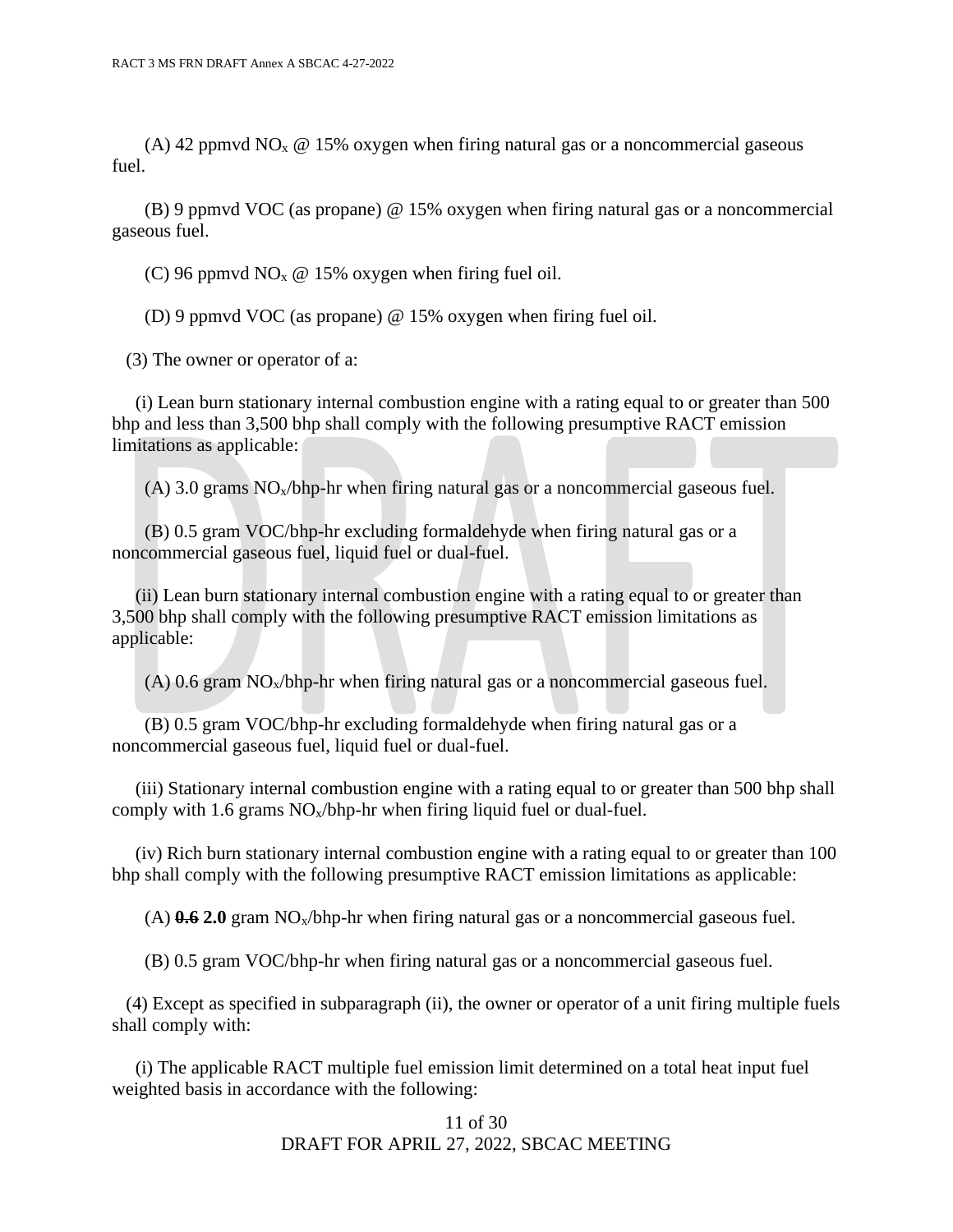(A) Using the following equation:

$$
E_{HIweighted} = \frac{\sum_{i=1}^{n} EiHIi}{\sum_{i=1}^{n} HIi}
$$

Where:

 EHIweighted = The heat input fuel weighted multiple fuel emission rate or emission limitation for the compliance period, expressed in units of measure consistent with the units of measure for the emission limitation.

 $E_i$  = The emission rate or emission limit for fuel i during the compliance period, expressed in units of measure consistent with the units of measure for the emission limitation.

 $HI_i$  = The total heat input for fuel i during the compliance period.

 $n =$ The number of different fuels used during the compliance period.

 (B) Excluding a fuel representing less than 2% of the unit's annual fuel consumption on a heat input basis when determining the applicable RACT multiple fuel emission limit calculated in accordance with clause (A).

 (ii) The determination in subparagraph (i) does not apply to a stationary internal combustion engine that is subject to the RACT emission limits in paragraph (3).

(h) The owner and operator of a Portland cement kiln subject to § 129.111 shall comply with the following presumptive RACT emission limitations as applicable:

(1) 3.88 pounds of  $NO<sub>x</sub>$  per ton of clinker produced for a long wet-process cement kiln as defined in § 145.142 (relating to definitions).

(2) 3.0 pounds of  $NO<sub>x</sub>$  per ton of clinker produced for a long dry-process cement kiln as defined in § 145.142.

(3) 2.30 pounds of  $NO<sub>x</sub>$  per ton of clinker produced for:

(i) A preheater cement kiln as defined in § 145.142.

(ii) A precalciner cement kiln as defined in § 145.142.

(i) The owner and operator of a glass melting furnace subject to § 129.111 shall comply with the following presumptive RACT emission limitations as applicable: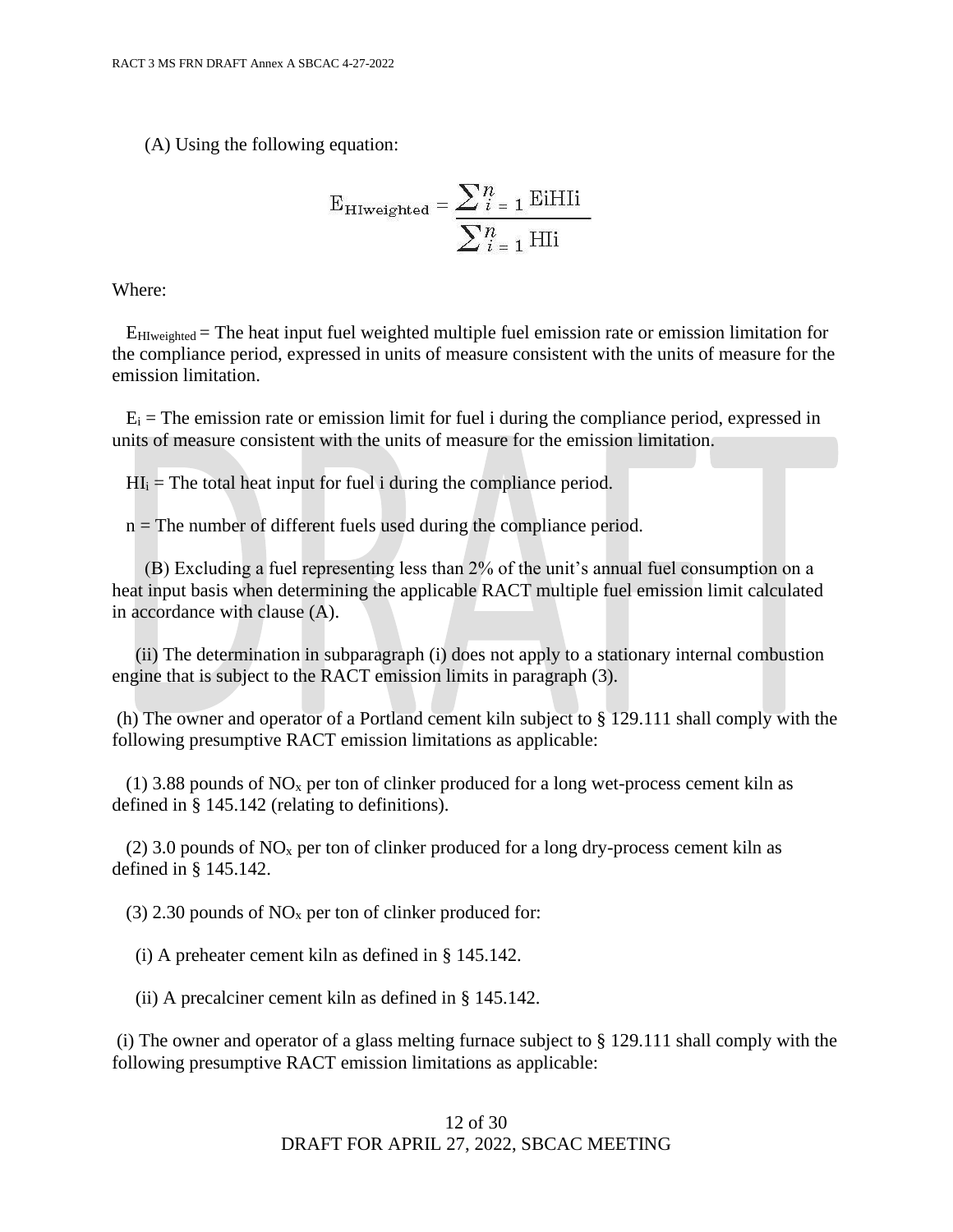(1) 4.0 pounds of  $NO<sub>x</sub>$  per ton of glass pulled for container glass furnaces.

(2) 7.0 pounds of  $NO<sub>x</sub>$  per ton of glass pulled for pressed or blown glass furnaces.

(3) 4.0 pounds of  $NO<sub>x</sub>$  per ton of glass pulled for fiberglass furnaces.

(4) 7.0 pounds of  $NO<sub>x</sub>$  per ton of glass pulled for flat glass furnaces.

 $(5)$  6.0 pounds of NO<sub>x</sub> per ton of glass pulled for all other glass melting furnaces.

(i) The owner and operator of a lime kiln subject to  $\S 129.111$  shall comply with the presumptive RACT emission limitation of 4.6 pounds of  $NO<sub>x</sub>$  per ton of lime produced.

(k) The owner and operator of a direct-fired heater, furnace **or ,** oven **OR OTHER COMBUSTION SOURCE** with a rated heat input equal to or greater than 20 million Btu/hour subject to § 129.111 shall comply with the presumptive RACT emission limitation of 0.10 lb NOx/million Btu heat input **on a daily average basis or as determined through a stack test**.

(l) The requirements and emission limitations of this section supersede the requirements and emission limitations of a RACT permit issued to the owner or operator of an air contamination source subject to one or more of subsections (b)—(k) prior to *blank* (*Editor's Note*: The blank refers to the effective date of adoption of this proposed rulemaking when published as a finalform rulemaking.), under §§ 129.91—129.95 (relating to stationary sources of  $NO<sub>x</sub>$  and VOCs) or under §§ 129.96—129.100 (relating to additional RACT requirements for major sources of  $NO<sub>x</sub>$  and VOCs) to control, reduce or minimize  $NO<sub>x</sub>$  emissions or VOC emissions, or both, from the air contamination source unless the permit contains more stringent requirements or emission limitations, or both.

(m) The requirements and emission limitations of this section supersede the requirements and emission limitations of §§ 129.201—129.205, **129.301—129.310,** 145.111—145.113 and 145.141—145.146 **(relating to additional NO<sup>x</sup> requirements; emissions of NO<sup>x</sup> from stationary internal combustion engines; and emissions of NO<sup>x</sup> from cement manufacturing)** unless the requirements or emission limitations of §§ 129.201—129.205, **§§ 129.301—129.310,**  §§ 145.111—145.113 or §§ 145.141—145.146 are more stringent.

(n) The owner or operator of a major  $NO<sub>x</sub>$  emitting facility or a major VOC emitting facility subject to § 129.111 that includes an air contamination source subject to one or more of subsections (b)—(k) that cannot meet the applicable presumptive RACT requirement or RACT emission limitation without installation of an air cleaning device may submit a petition, in writing **OR ELECTRONICALLY**, requesting an alternative compliance schedule in accordance with the following:

 (1) The **written** petition shall be submitted to the Department or appropriate approved local air pollution control agency as soon as possible but not later than: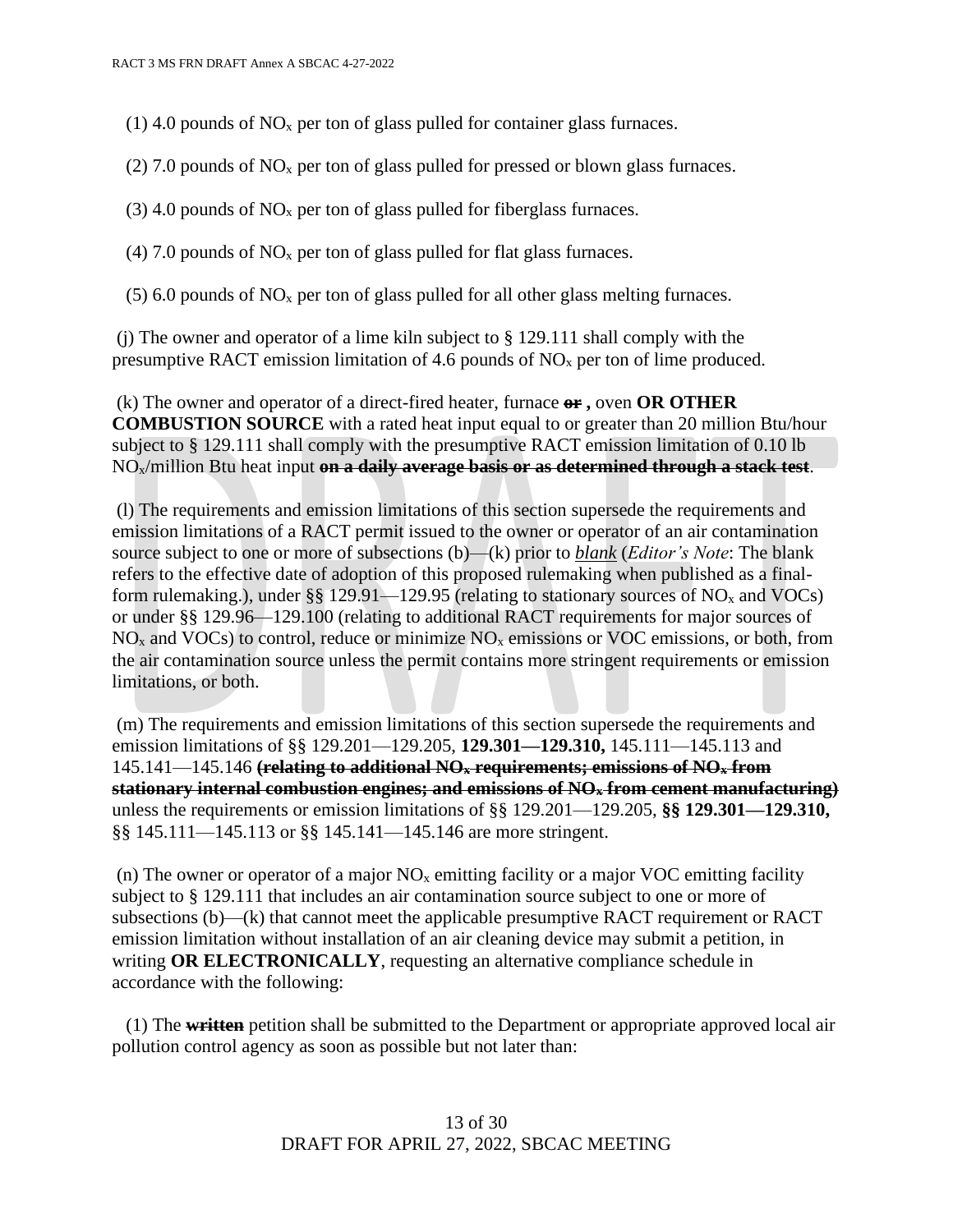(i) *blank* **(***Editor's Note***: The blank refers to the date 6 months after the effective date of adoption of this proposed rulemaking when published as a final-form rulemaking.) DECEMBER 31, 2022**, for a source subject to § 129.111(a).

 (ii) *blank* **(***Editor's Note***: The blank refers to the date 6 months after the effective date of adoption of this proposed rulemaking when published as a final-form rulemaking.) DECEMBER 31, 2022**, or 6 months after the date that the source meets the definition of a major  $NO<sub>x</sub>$  emitting facility or a major VOC emitting facility, whichever is later, for a source subject to  $§$  129.111(b).

(2) The **written** petition must include:

 (i) A description, including make, model and location, of each affected source subject to a RACT requirement or a RACT emission limitation in one or more of subsections (b)—(k).

(ii) A description of the proposed air cleaning device to be installed.

 (iii) A schedule containing proposed interim dates for completing each phase of the required work to install the air cleaning device described in subparagraph (ii).

 (iv) A proposed interim emission limitation that will be imposed on the affected source until compliance is achieved with the applicable RACT requirement or RACT emission limitation.

 (v) A proposed final compliance date that is as soon as possible but not later than 3 years after the written approval of the petition by the Department or the appropriate approved local air pollution control agency. The approved petition shall be incorporated in an applicable operating permit or plan approval.

(o) The Department or appropriate approved local air pollution control agency will review the timely and complete written petition requesting an alternative compliance schedule submitted in accordance with subsection (n) and approve or deny the petition in writing.

(p) Approval or denial under subsection (o) of the timely and complete petition for an alternative compliance schedule submitted under subsection (n) will be effective on the date the letter of approval or denial of the petition is signed by the authorized representative of the Department or appropriate approved local air pollution control agency.

(q) The Department will submit each petition for an alternative compliance schedule approved under subsection (o) to the Administrator of the EPA for approval as a revision to the Commonwealth's SIP. The owner and operator of the facility shall bear the costs of public hearings and notifications, including newspaper notices, required for the SIP submittal.

### **§ 129.113. Facility-wide or system-wide NO<sup>x</sup> emissions averaging plan general requirements.**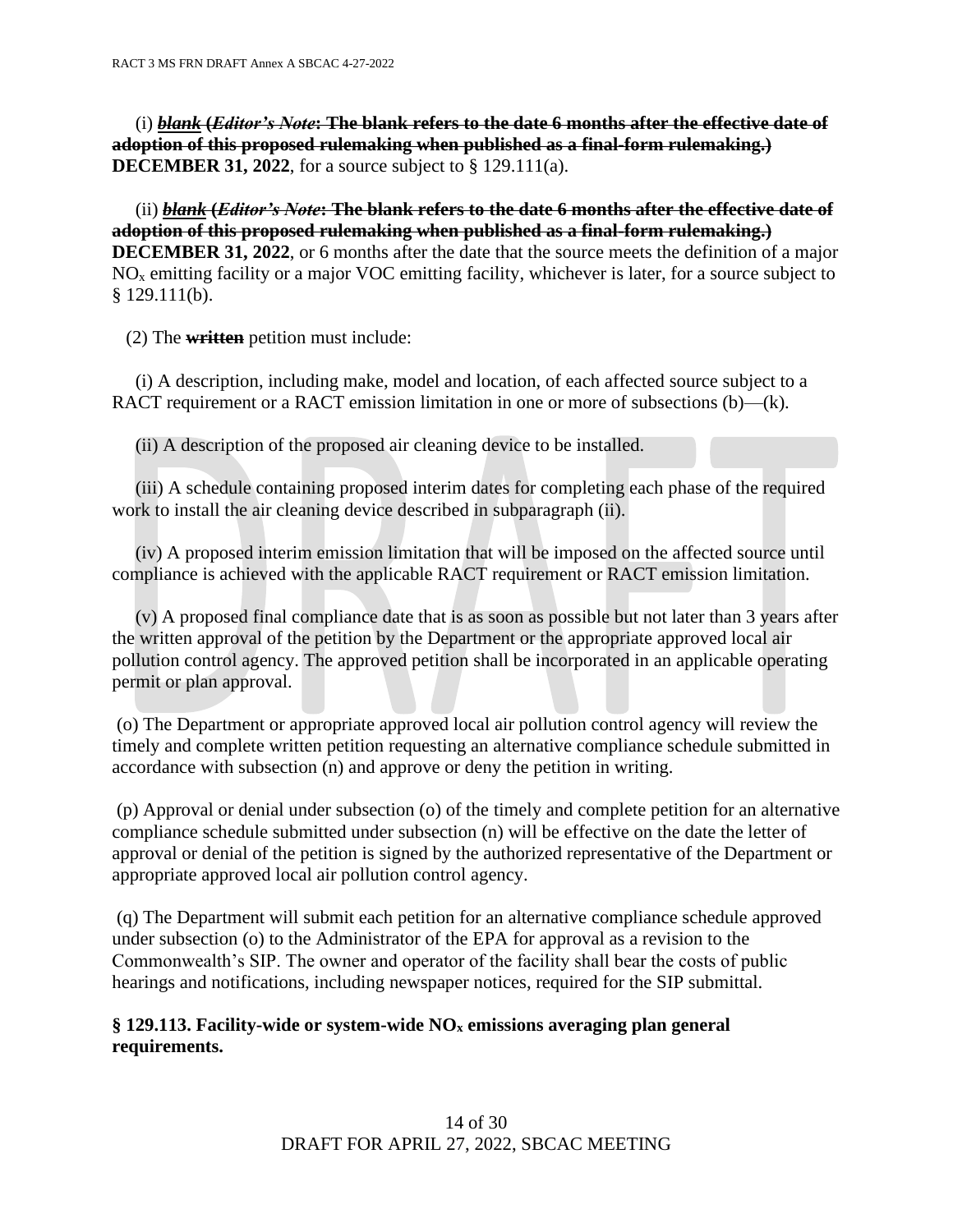(a) The owner or operator of a major  $NO<sub>x</sub>$  emitting facility subject to § 129.111 (relating to applicability) that includes at least one air contamination source subject to a  $NO<sub>x</sub> RACT$ emission limitation in § 129.112 (relating to presumptive RACT requirements, RACT emission limitations and petition for alternative compliance schedule) that cannot meet the applicable  $NO<sub>x</sub>$ RACT emission limitation may elect to meet the applicable  $NO<sub>x</sub> RACT$  emission limitation in § 129.112 by averaging  $NO<sub>x</sub>$  emissions on either a facility-wide or system-wide basis. Systemwide emissions averaging must be among sources under common control of the same owner or operator within the same ozone nonattainment area in this Commonwealth.

(b) The owner or operator of each facility that elects to comply with subsection (a) shall submit a **written** NO<sup>x</sup> emissions averaging plan **IN WRITING OR ELECTRONICALLY** to the Department or appropriate approved local air pollution control agency as part of an application for an operating permit modification or a plan approval, if otherwise required. The application incorporating the requirements of this section shall be submitted by the applicable date as follows:

 (1) *blank* **(***Editor's Note***: The blank refers to the date 6 months after the effective date of adoption of this proposed rulemaking when published as a final-form rulemaking.) DECEMBER 31, 2022**, for a source subject to § 129.111(a).

 (2) *blank* **(***Editor's Note***: The blank refers to the date 6 months after the effective date of adoption of this proposed rulemaking when published as a final-form rulemaking.) DECEMBER 31, 2022**, or 6 months after the date that the source meets the definition of a major NOx emitting facility, whichever is later, for a source subject to § 129.111(b).

(c) Each  $NO<sub>x</sub>$  air contamination source included in the application for an operating permit modification or a plan approval, if otherwise required, for averaging NO<sup>x</sup> emissions on either a facility-wide or system-wide basis submitted under subsection (b) must be an air contamination source subject to a  $NO<sub>x</sub>$  RACT emission limitation in § 129.112.

(d) The application for the operating permit modification or the plan approval, if otherwise required, for averaging  $NO<sub>x</sub>$  emissions on either a facility-wide or system-wide basis submitted under subsection (b) must demonstrate that the aggregate  $NO<sub>x</sub>$  emissions emitted by the air contamination sources included in the facility-wide or system-wide NOx emissions averaging plan are not greater than the  $NO<sub>x</sub>$  emissions that would be emitted by the group of included sources if each source complied with the applicable  $NO<sub>x</sub> RACT$  emission limitation in § 129.112 on a source-specific basis.

(e) The application for the operating permit modification or a plan approval, if otherwise required, specified in subsections (b)—(d) may include facility-wide or system-wide  $NO<sub>x</sub>$ emissions averaging only for  $NO<sub>x</sub>$  emitting sources or  $NO<sub>x</sub>$  emitting facilities that are owned or operated by the applicant.

(f) The application for the operating permit modification or a plan approval, if otherwise required, specified in subsections (b)—(e) must include the following information: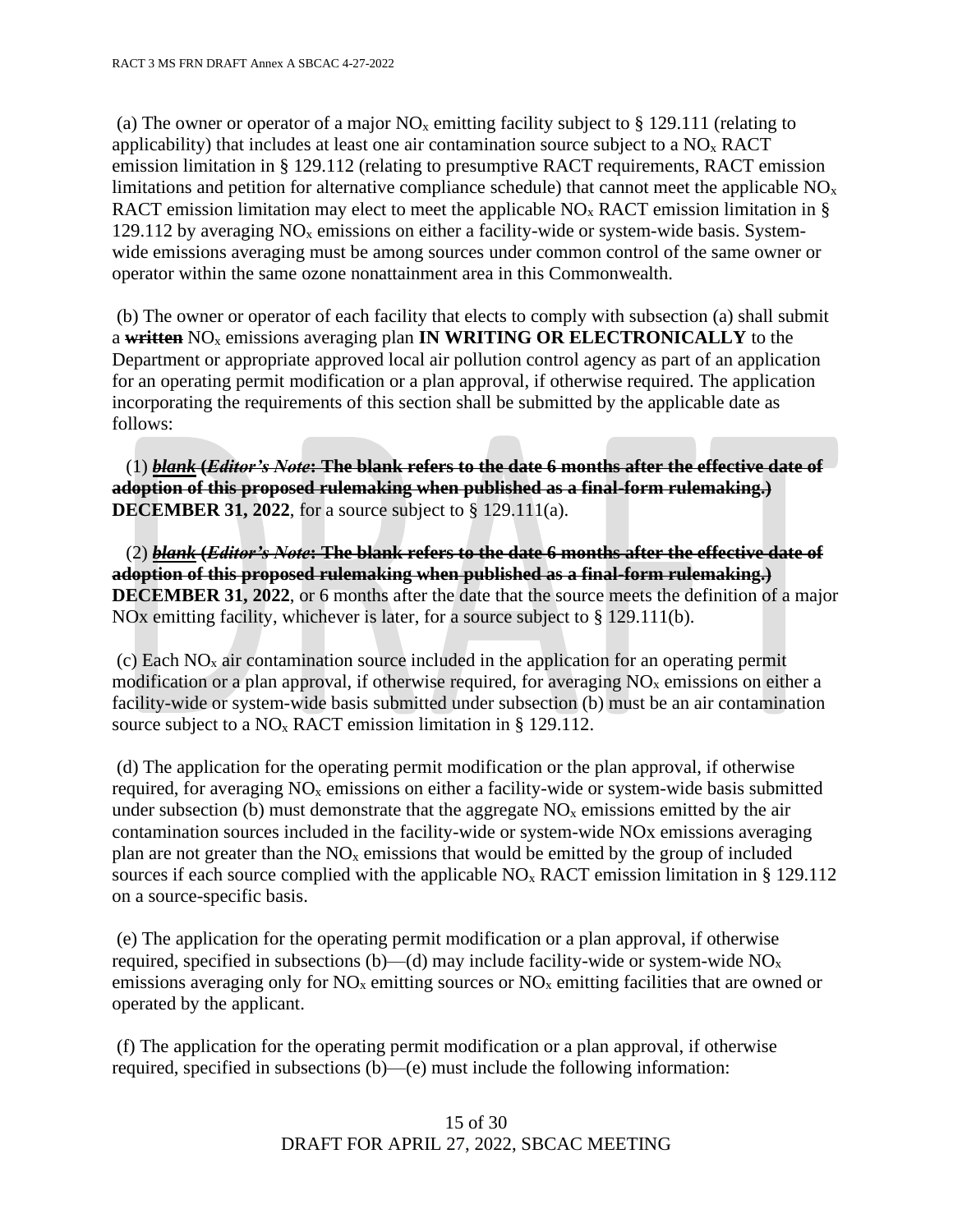(1) Identification of each air contamination source included in the  $NO<sub>x</sub>$  emissions averaging plan.

(2) Each air contamination source's applicable emission limitation in § 129.112.

 (3) Methods for demonstrating compliance and recordkeeping and reporting requirements in accordance with § 129.115 (relating to written notification, compliance demonstration and record keeping and reporting requirements) for each source included in the  $NO<sub>x</sub>$  emissions averaging plan submitted under subsection (b).

(g) An air contamination source or facility included in the facility-wide or system-wide  $NO<sub>x</sub>$ emissions averaging plan submitted in accordance with subsections (b)—(f) may be included in only one facility-wide or system-wide  $NO<sub>x</sub>$  emissions averaging plan.

(h) The Department or appropriate approved local air pollution control agency will:

(1) Review the timely and complete  $NO<sub>x</sub>$  emissions averaging plan submitted in accordance with subsection (b).

(2) Approve the  $NO<sub>x</sub>$  emissions averaging plan submitted under subsection (b), in writing, if the Department or appropriate approved local air pollution control agency is satisfied that the  $NO<sub>x</sub>$  emissions averaging plan complies with the requirements of subsection (b) and that the proposed  $NO<sub>x</sub>$  emissions averaging plan is RACT for the air contamination sources.

(3) Deny or modify the  $NO<sub>x</sub>$  emissions averaging plan submitted under subsection (b), in writing, if the proposal does not comply with the requirements of subsection (b).

(i) The proposed  $NO<sub>x</sub>$  emissions averaging plan submitted under subsection (b) will be approved, denied or modified by the Department or appropriate approved local air pollution control agency in accordance with subsection (h) in writing through the issuance of a plan approval or operating permit modification prior to the owner or operator implementing the  $NO<sub>x</sub>$ emissions averaging plan.

(j) The owner or operator of an air contamination source or facility included in the facility-wide or system-wide  $NO_x$  emissions averaging plan submitted in accordance with subsections (b)—(g) shall submit the reports and records specified in subsection (f)(3) to the Department or appropriate approved local air pollution control agency to demonstrate compliance with § 129.115.

(k) The owner or operator of an air contamination source or facility included in a facility-wide or system-wide  $NO_x$  emissions averaging plan submitted in accordance with subsections (b)—(g) that achieves emission reductions in accordance with other emission limitations required under the act or the Clean Air Act, or regulations adopted under the act or the Clean Air Act, that are not  $NO<sub>x</sub> RACT$  emission limitations may not substitute those emission reductions for the emission reductions required by the facility-wide or system-wide  $NO<sub>x</sub>$  emissions averaging plan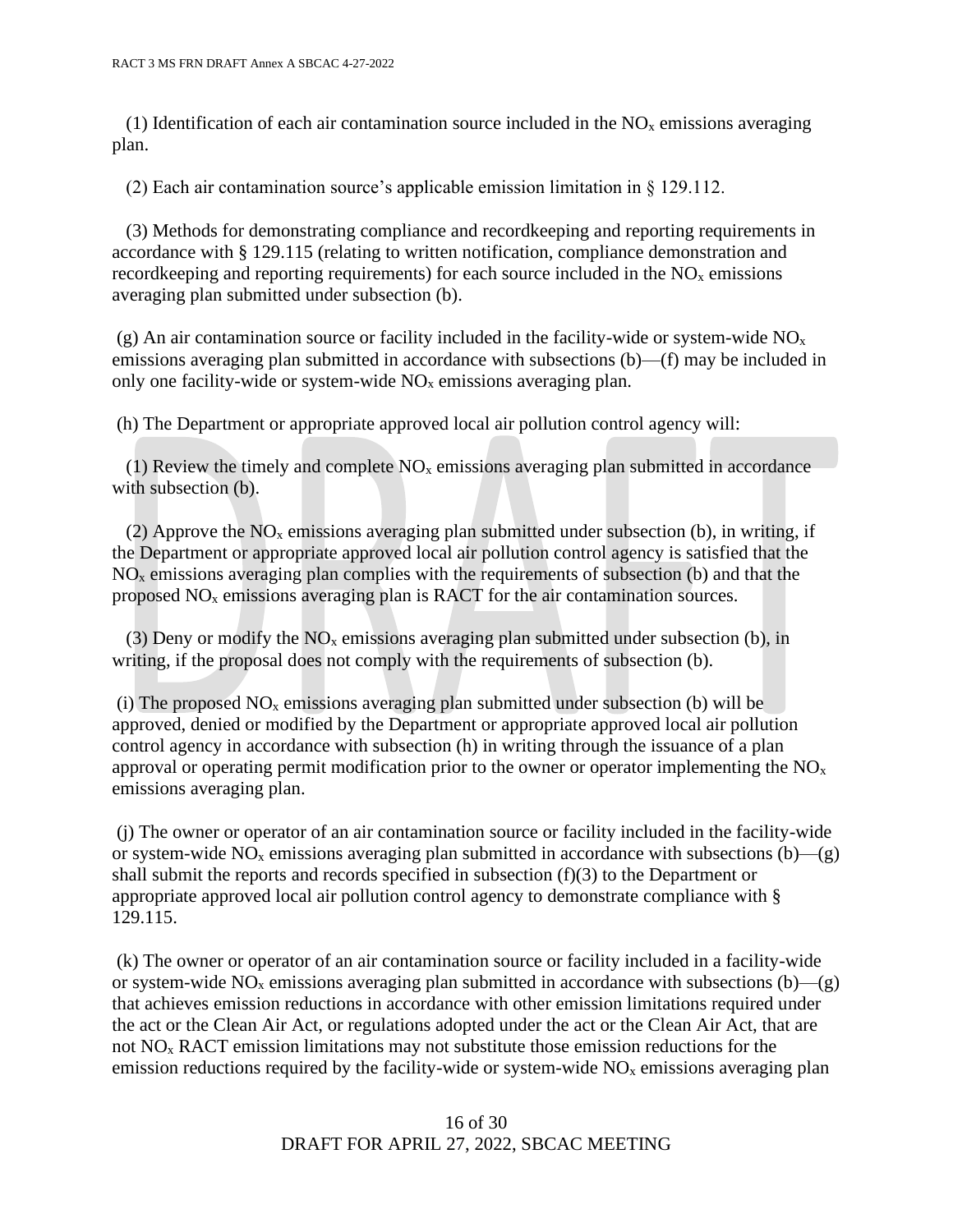submitted to the Department or appropriate approved local air pollution control agency under subsection (b).

(l) The owner or operator of an air contamination source subject to a  $NO<sub>x</sub> RACT$  emission limitation in § 129.112 that is not included in a facility-wide or system-wide  $NO<sub>x</sub>$  emissions averaging plan submitted under subsection (b) shall operate the source in compliance with the applicable  $NO<sub>x</sub> RACT$  emission limitation in § 129.112.

(m) The owner and operator of the air contamination sources included in a facility-wide or system-wide  $NO<sub>x</sub>$  emissions averaging plan submitted under subsection (b) shall be liable for a violation of an applicable  $NO<sub>x</sub> RACT$  emission limitation at each source included in the  $NO<sub>x</sub>$ emissions averaging plan regardless of each individual facility's  $NO<sub>x</sub>$  emission rate.

(n) The Department will submit each  $NO<sub>x</sub>$  emissions averaging plan approved under subsection (i) to the Administrator of the EPA for approval as a revision to the SIP. The owner and operator of the facility shall bear the costs of public hearings and notifications, including newspaper notices, required for the SIP submittal.

# **§ 129.114. Alternative RACT proposal and petition for alternative compliance schedule.**

(a) The owner or operator of an air contamination source subject to § 129.112 (relating to presumptive RACT requirements, RACT emission limitations and petition for alternative compliance schedule) located at a major  $NO<sub>x</sub>$  emitting facility or major VOC emitting facility subject to § 129.111 (relating to applicability) that cannot meet the applicable presumptive RACT requirement or RACT emission limitation of § 129.112 may propose an alternative RACT requirement or RACT emission limitation in accordance with subsection (d).

(b) The owner or operator of a  $NO<sub>x</sub>$  air contamination source with a potential emission rate equal to or greater than 5.0 tons of NO<sub>x</sub> per year that is not subject to § 129.112 or §§ 129.201— 129.205 (relating to additional  $NO<sub>x</sub>$  requirements) located at a major  $NO<sub>x</sub>$  emitting facility subject to  $\S$  129.111 shall propose a NO<sub>x</sub> RACT requirement or RACT emission limitation in accordance with subsection (d).

(c) The owner or operator of a VOC air contamination source with a potential emission rate equal to or greater than 2.7 tons of VOC per year that is not subject to § 129.112 located at a major VOC emitting facility subject to § 129.111 shall propose a VOC RACT requirement or RACT emission limitation in accordance with subsection (d).

(d) The owner or operator proposing an alternative RACT requirement or RACT emission limitation under subsection (a), (b) or (c) shall:

 (1) Submit a **written** RACT proposal **IN WRITING OR ELECTRONICALLY** in accordance with the procedures in §  $129.92(a)(1)$ —(5), (7)—(10) and (b) (relating to RACT proposal requirements) to the Department or appropriate approved local air pollution control agency as soon as possible but not later than: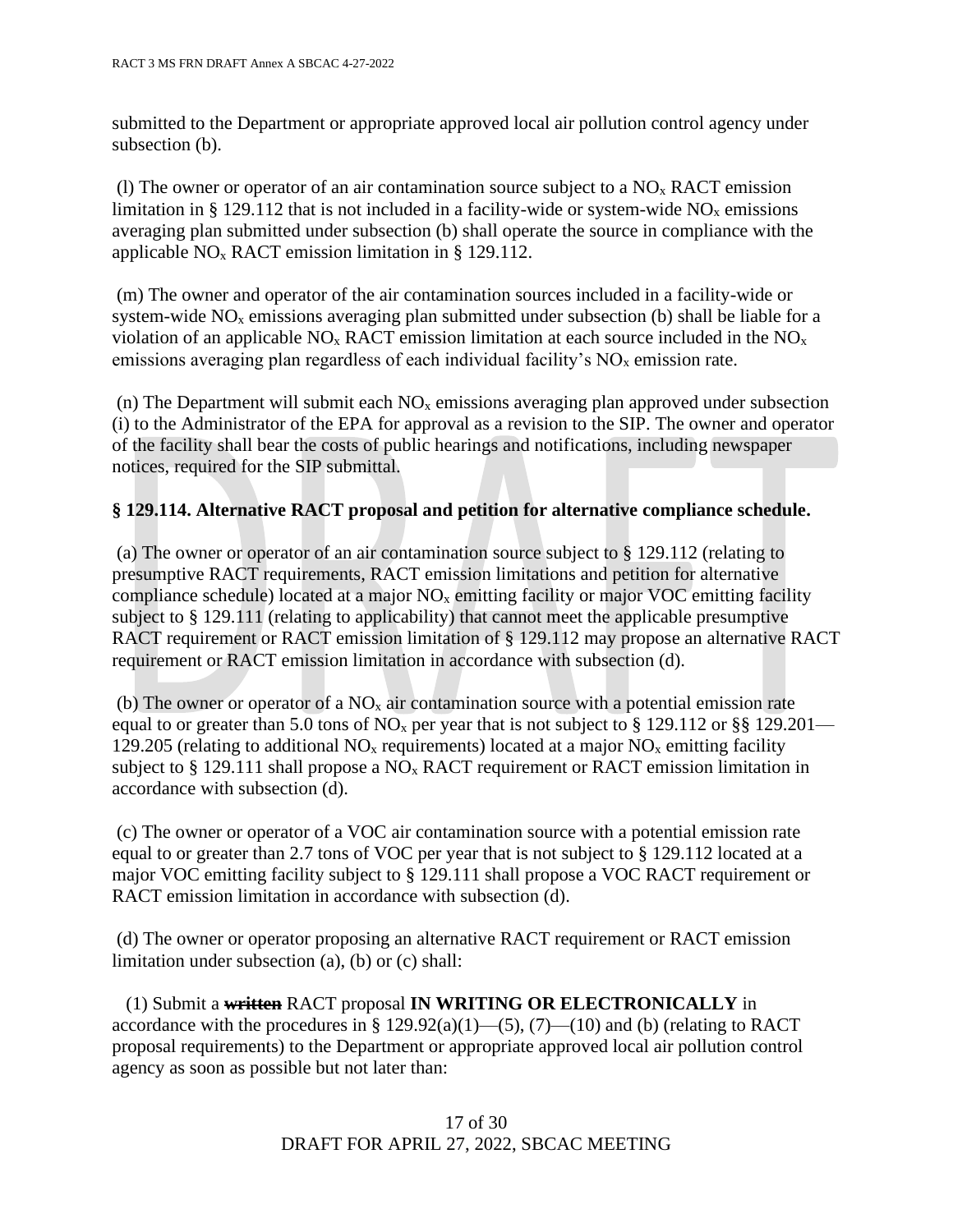(i) *blank* **(***Editor's Note***: The blank refers to the date 6 months after the effective date of adoption of this proposed rulemaking when published as a final-form rulemaking.) DECEMBER 31, 2022**, for a source subject to § 129.111(a).

 (ii) *blank* **(***Editor's Note***: The blank refers to the date 6 months after the effective date of adoption of this proposed rulemaking when published as a final-form rulemaking.) DECEMBER 31, 2022**, or 6 months after the date that the source meets the definition of a major  $NO<sub>x</sub>$  emitting facility or major VOC emitting facility, whichever is later, for a source subject to § 129.111(b).

 (2) Be in receipt of an approval issued by the Department or appropriate approved local air pollution control agency in writing through a plan approval or operating permit modification for a RACT proposal submitted under paragraph (1)(ii) prior to the installation, modification or change in the operation of the existing air contamination source that will result in the source or facility meeting the definition of a major  $NO<sub>x</sub>$  emitting facility or major VOC emitting facility.

(3) Include in the RACT proposal the proposed alternative  $NO<sub>x</sub>$  RACT requirement or RACT emission limitation or VOC RACT requirement or RACT emission limitation developed in accordance with the procedures in §  $129.92(a)(1)$ —(5) and (b).

 (4) Include in the RACT proposal a schedule for completing implementation of the RACT requirement or RACT emission limitation as soon as possible but not later than:

 (i) *blank* (*Editor's Note*: The blank refers to the date 1 year after the effective date of adoption of this proposed rulemaking when published as a final-form rulemaking.), for a source subject to  $§ 129.111(a).$ 

 (ii) *blank* (*Editor's Note*: The blank refers to the date 1 year after the effective date of adoption of this proposed rulemaking when published as a final-form rulemaking.), or 1 year after the date that the source meets the definition of a major  $NO<sub>x</sub>$  emitting facility or major  $VOC$ emitting facility, whichever is later, for a source subject to § 129.111(b).

(5) Include interim dates in the schedule required under paragraph (4) for the:

- (i) Issuance of purchase orders.
- (ii) Start and completion of process, technology and control technology changes.
- (iii) Completion of compliance testing.

 (6) Include in the RACT proposal methods for demonstrating compliance and recordkeeping and reporting requirements in accordance with § 129.115 (relating to written notification, compliance demonstration and recordkeeping and reporting requirements) for each air contamination source included in the RACT proposal.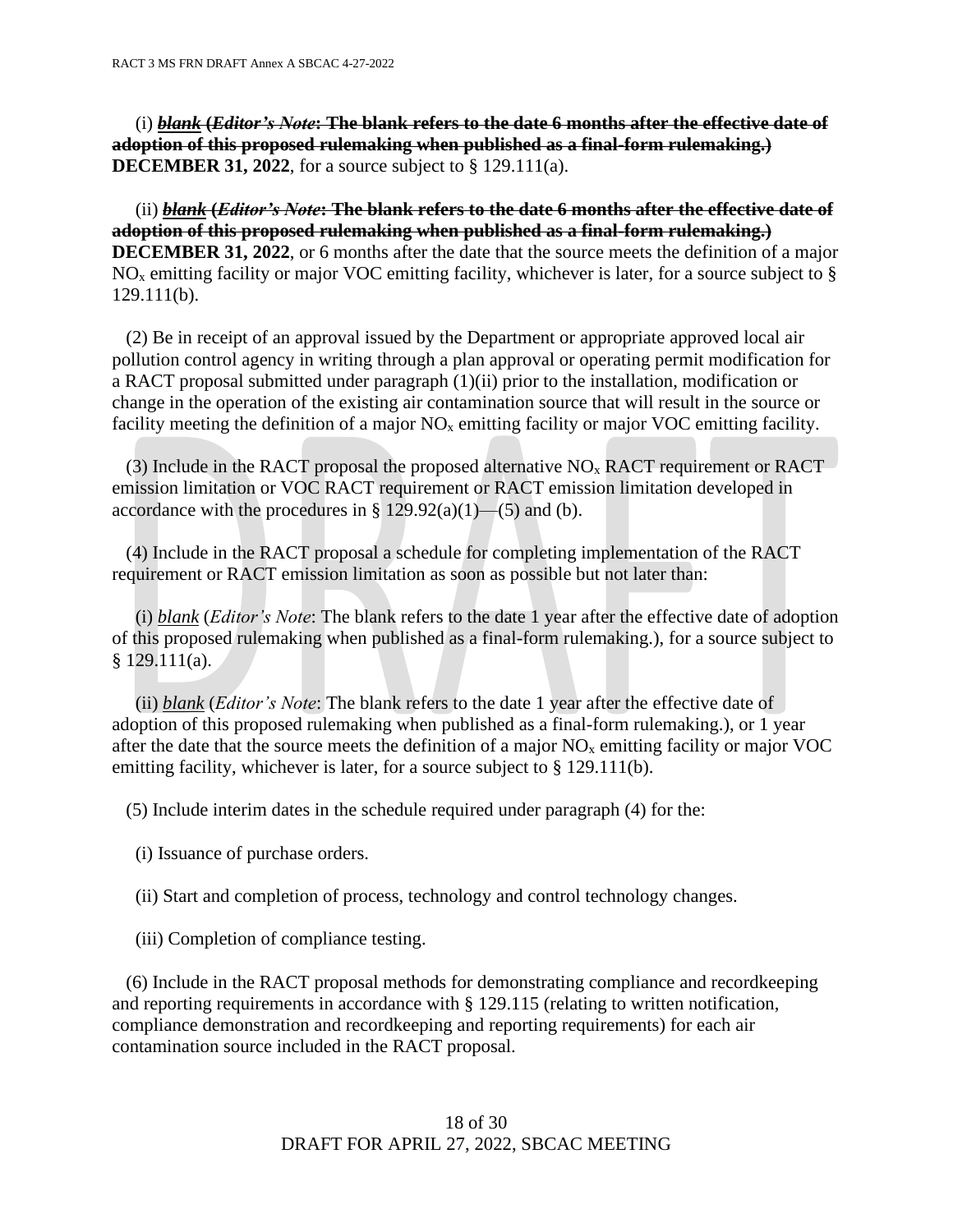(7) Demonstrate to the satisfaction of the Department or the appropriate approved local air pollution control agency that the proposed requirement or RACT emission limitation is RACT for the air contamination source.

(e) The Department or appropriate approved local air pollution control agency will:

 (1) Review the timely and complete alternative RACT proposal submitted in accordance with subsection (d).

 (2) Approve the alternative RACT proposal submitted under subsection (d), in writing, if the Department or appropriate approved local air pollution control agency is satisfied that the alternative RACT proposal complies with the requirements of subsection (d) and that the proposed alternative requirement or RACT emission limitation is RACT for the air contamination source.

 (3) Deny or modify the alternative RACT proposal submitted under subsection (d), in writing, if the proposal does not comply with the requirements of subsection (d).

(f) The proposed alternative RACT requirement or RACT emission limitation and the implementation schedule submitted under subsection (d) will be approved, denied or modified **by the Department or appropriate approved local air pollution control agency** in accordance with **subsection (e) in writing through the issuance of a plan approval or operating permit modification 25 Pa. CODE CHAPTER 127 (RELATING TO CONSTRUCTION, MODIFICATION, REACTIVATION AND OPERATION OF SOURCES)** prior to the owner or operator implementing the alternative RACT requirement or RACT emission limitation.

(g) The emission limit and requirements specified in the plan approval or operating permit issued by the Department or appropriate approved local air pollution control agency under subsection (f) supersede the emission limit and requirements in the existing plan approval or operating permit issued to the owner or operator of the source prior to *blank* (*Editor's Note*: The blank refers to the effective date of adoption of this proposed rulemaking when published as a final-form rulemaking.), on the date specified in the plan approval or operating permit issued by the Department or appropriate approved local air pollution control agency under subsection (f), except to the extent the existing plan approval or operating permit contains more stringent requirements.

(h) The Department will submit each alternative RACT requirement or RACT emission limitation approved under subsection (f) to the Administrator of the EPA for approval as a revision to the SIP. The owner and operator of the facility shall bear the costs of public hearings and notifications, including newspaper notices, required for the SIP submittal.

## (i) **Compliance with the requirements in § 129.99(a)—(h) AN OWNER OR OPERATOR SUBJECT TO SUBSECTION (a), (b) OR (c) AND § 129.99 THAT HAS NOT MODIFIED OR CHANGED A SOURCE THAT COMMENCED OPERATION ON OR BEFORE OCTOBER 24, 2016, AND HAS NOT INSTALLED AND COMMENCED OPERATION**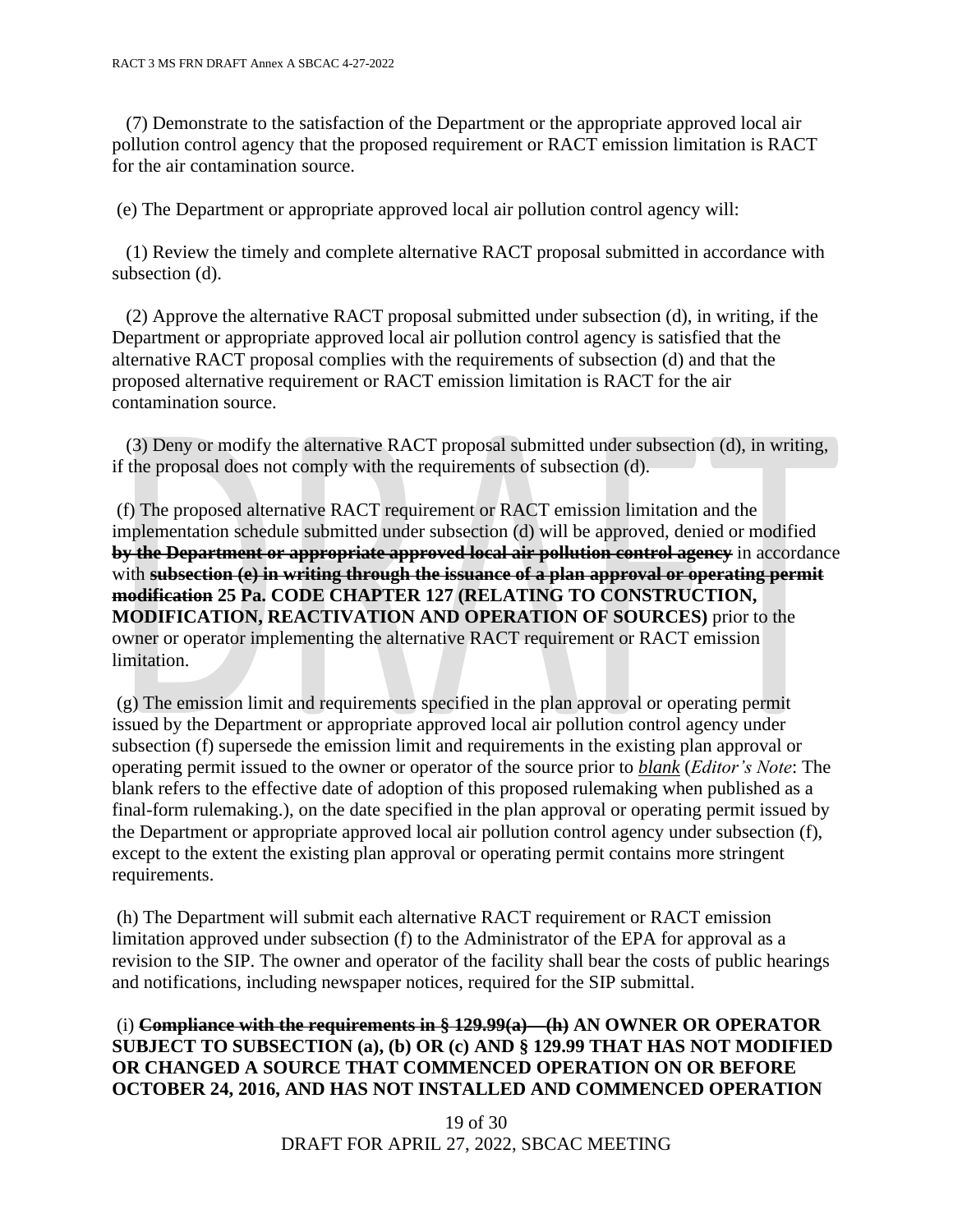**OF A NEW SOURCE AFTER OCTOBER 24, 2016, MAY, IN PLACE OF THE ALTERNATIVE RACT REQUIREMENT OR RACT EMISSION LIMITATION REQUIRED UNDER SUBSECTION (d), SUBMIT AN ANALYSIS, CERTIFIED BY THE RESPONSIBLE OFFICIAL, IN WRITING OR ELECTRONICALLY TO THE DEPARTMENT OR APPROPRIATE APPROVED LOCAL AIR POLLUTION CONTROL AGENCY ON OR BEFORE DECEMBER 31, 2022, THAT DEMONSTRATES THAT COMPLIANCE WITH THE ALTERNATIVE RACT REQUIREMENT OR RACT EMISSION LIMITATION APPROVED BY THE DEPARTMENT OR APPROPRIATE APPROVED LOCAL AIR POLLUTION CONTROL AGENCY UNDER § 129.99(e)** (relating to alternative RACT proposal and petition for alternative compliance schedule) assures compliance with the provisions in subsections **(a)—(h) (a)—(c) AND (e)—(h)**, except for sources subject to **§ 129.112(b)(11), (h)(4) and (h)(5)** § 129.112(c)(11) or (i)—(k).

 **(1) THE OWNER OR OPERATOR OF A SUBJECT SOURCE OR FACILITY THAT EVALUATES AND DETERMINES THAT THERE IS NO NEW POLLUTANT SPECIFIC AIR CLEANING DEVICE, AIR POLLUTION CONTROL TECHNOLOGY OR TECHNIQUE AVAILABLE AT THE TIME OF SUBMITTAL OF THE ANALYSIS AND THAT EACH TECHNICALLY FEASIBLE AIR CLEANING DEVICE, AIR POLLUTION CONTROL TECHNOLOGY OR TECHNIQUE EVALUATED FOR THE ALTERNATIVE RACT REQUIREMENT OR RACT EMISSION LIMITATION APPROVED BY THE DEPARTMENT OR APPROPRIATE APPROVED LOCAL AIR POLLUTION CONTROL AGENCY UNDER § 129.99(e) HAD A COST EFFECTIVENESS:**

 **(i) EQUAL TO OR GREATER THAN \$7,500 PER TON OF NO<sup>X</sup> EMISSIONS REDUCED OR \$12,000 PER TON OF VOC EMISSIONS REDUCED SHALL INCLUDE THE FOLLOWING INFORMATION IN THE ANALYSIS:**

 **(A) A STATEMENT THAT EXPLAINS HOW THE OWNER OR OPERATOR DETERMINED THAT THERE IS NO NEW POLLUTANT SPECIFIC AIR CLEANING DEVICE, AIR POLLUTION CONTROL TECHNOLOGY OR TECHNIQUE AVAILABLE.**

 **(B) A LIST OF THE TECHNICALLY FEASIBLE AIR CLEANING DEVICES, AIR POLLUTION CONTROL TECHNOLOGIES OR TECHNIQUES PREVIOUSLY IDENTIFIED AND EVALUATED UNDER § 129.92(b)(1)—(3) INCLUDED IN THE WRITTEN RACT PROPOSAL SUBMITTED UNDER § 129.99(d) AND APPROVED BY THE DEPARTMENT OR APPROPRIATE APPROVED LOCAL AIR POLLUTION CONTROL AGENCY UNDER § 129.99(e).** 

 **(C) A SUMMARY OF THE ECONOMIC FEASIBILITY ANALYSIS PERFORMED FOR EACH TECHNICALLY FEASIBLE AIR CLEANING DEVICE, AIR POLLUTION CONTROL TECHNOLOGY OR TECHNIQUE LISTED IN CLAUSE (B) AND THE COST EFFECTIVENESS OF EACH TECHNICALLY FEASIBLE AIR CLEANING DEVICE, AIR POLLUTION CONTROL TECHNOLOGY OR TECHNIQUE AS**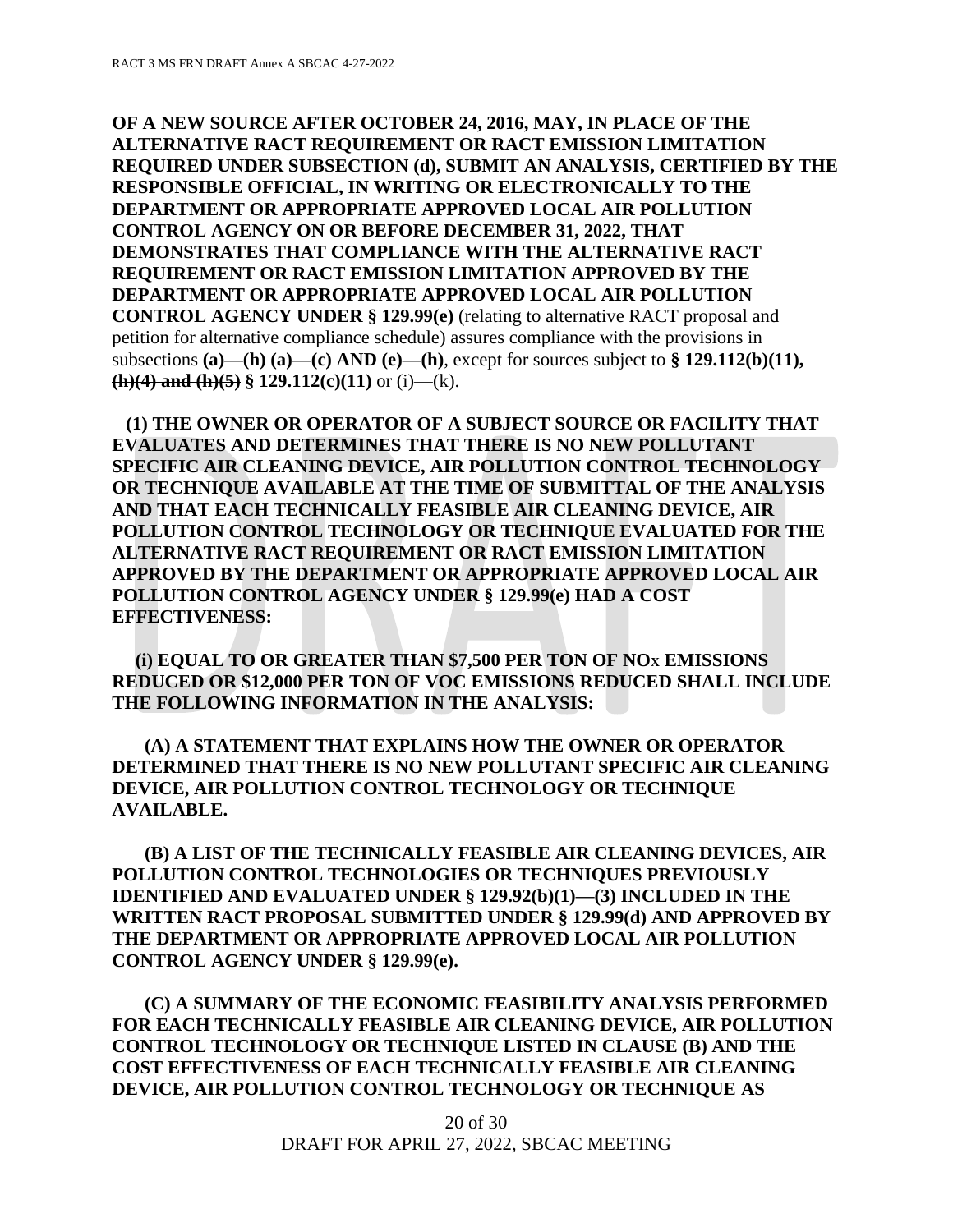**SUBMITTED PREVIOUSLY UNDER § 129.99(d) OR AS CALCULATED CONSISTENT WITH THE "EPA AIR POLLUTION CONTROL COST MANUAL" (SIXTH EDITION), EPA/452/B-02-001, JANUARY 2002, AS AMENDED.** 

 **(D) A STATEMENT THAT AN EVALUATION OF EACH ECONOMIC FEASIBILITY ANALYSIS SUMMARIZED IN CLAUSE (C) DEMONSTRATES THAT THE COST EFFECTIVENESS REMAINS EQUAL TO OR GREATER THAN \$7,500 PER TON OF NO<sup>X</sup> EMISSIONS REDUCED OR \$12,000 PER TON OF VOC EMISSIONS REDUCED.**

 **(E) ADDITIONAL INFORMATION REQUESTED BY THE DEPARTMENT OR APPROPRIATE APPROVED LOCAL AIR POLLUTION CONTROL AGENCY THAT MAY BE NECESSARY FOR THE EVALUATION OF THE ANALYSIS.**

 **(ii) LESS THAN \$7,500 PER TON OF NO<sup>X</sup> EMISSIONS REDUCED OR \$12,000 PER TON OF VOC EMISSIONS REDUCED SHALL INCLUDE THE FOLLOWING INFORMATION IN THE ANALYSIS:**

 **(A) A STATEMENT THAT EXPLAINS HOW THE OWNER OR OPERATOR DETERMINED THAT THERE IS NO NEW POLLUTANT SPECIFIC AIR CLEANING DEVICE, AIR POLLUTION CONTROL TECHNOLOGY OR TECHNIQUE AVAILABLE.**

 **(B) A LIST OF THE TECHNICALLY FEASIBLE AIR CLEANING DEVICES, AIR POLLUTION CONTROL TECHNOLOGIES OR TECHNIQUES PREVIOUSLY IDENTIFIED AND EVALUATED UNDER § 129.92(b)(1)—(3) IN THE WRITTEN RACT PROPOSAL SUBMITTED UNDER § 129.99(d) AND APPROVED BY THE DEPARTMENT OR APPROPRIATE APPROVED LOCAL AIR POLLUTION CONTROL AGENCY UNDER § 129.99(e).** 

 **(C) A SUMMARY OF THE ECONOMIC FEASIBILITY ANALYSIS PERFORMED FOR EACH TECHNICALLY FEASIBLE AIR CLEANING DEVICE, AIR POLLUTION CONTROL TECHNOLOGY OR TECHNIQUE LISTED IN CLAUSE (B) AND THE COST EFFECTIVENESS OF EACH TECHNICALLY FEASIBLE AIR CLEANING DEVICE, AIR POLLUTION CONTROL TECHNOLOGY OR TECHNIQUE AS SUBMITTED PREVIOUSLY UNDER § 129.99(d) OR AS CALCULATED CONSISTENT WITH THE "EPA AIR POLLUTION CONTROL COST MANUAL" (SIXTH EDITION), EPA/452/B-02-001, JANUARY 2002, AS AMENDED.** 

 **(D) A STATEMENT THAT AN EVALUATION OF EACH ECONOMIC FEASIBILITY ANALYSIS SUMMARIZED IN CLAUSE (C) DEMONSTRATES THAT THE COST EFFECTIVENESS REMAINS LESS THAN \$7,500 PER TON OF NO<sup>X</sup> EMISSIONS REDUCED OR \$12,000 PER TON OF VOC EMISSIONS REDUCED.**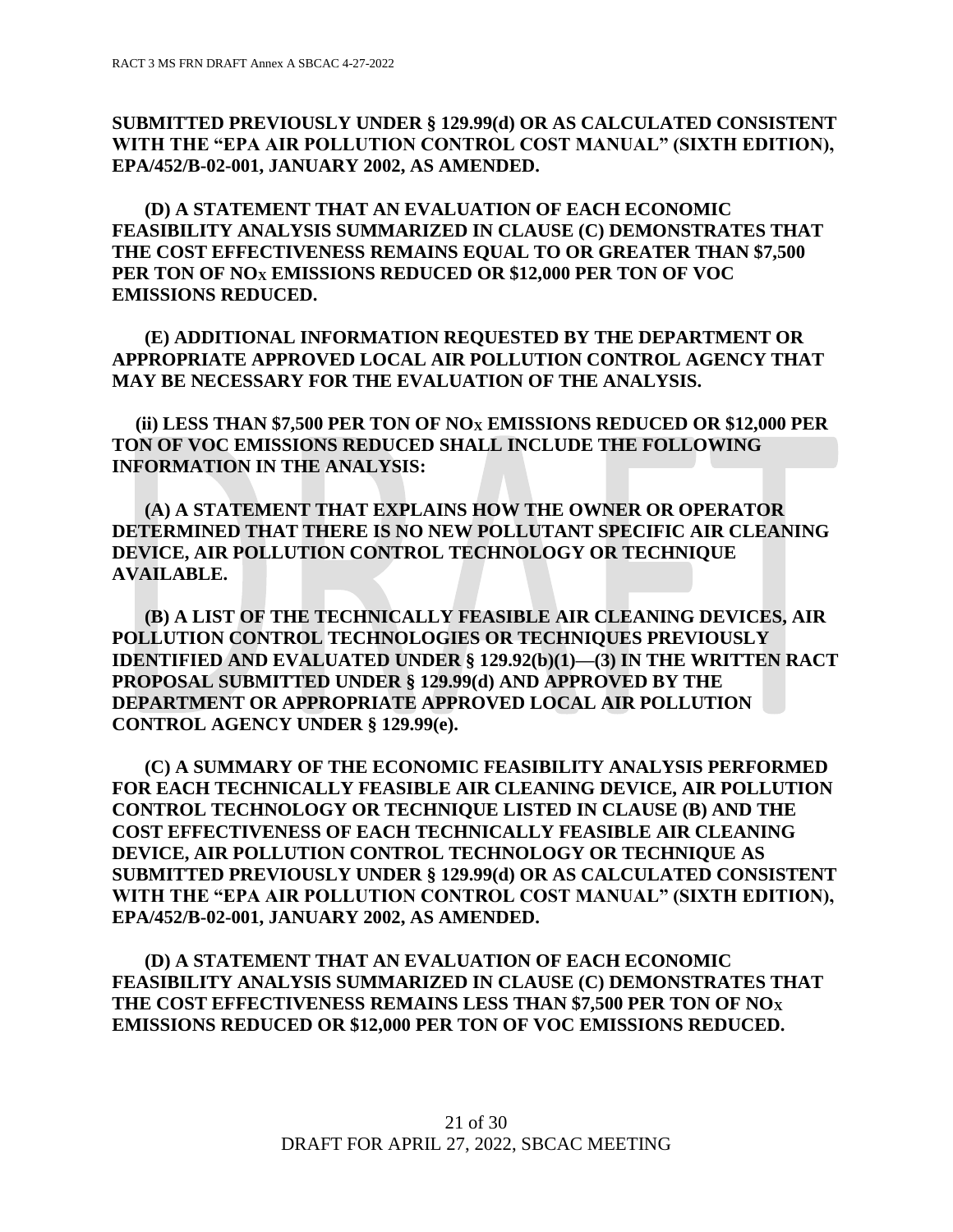# **(E) A NEW ECONOMIC FEASIBILITY ANALYSIS FOR EACH TECHNICALLY FEASIBLE AIR CLEANING DEVICE, AIR POLLUTION CONTROL TECHNOLOGY OR TECHNIQUE LISTED IN CLAUSE (B) IN ACCORDANCE WITH § 129.92(b)(4).**

 **(F) ADDITIONAL INFORMATION REQUESTED BY THE DEPARTMENT OR APPROPRIATE APPROVED LOCAL AIR POLLUTION CONTROL AGENCY THAT MAY BE NECESSARY FOR THE EVALUATION OF THE ANALYSIS.**

 **(2) THE OWNER OR OPERATOR OF A SUBJECT SOURCE OR FACILITY THAT EVALUATES AND DETERMINES THAT THERE IS A NEW OR UPGRADED POLLUTANT SPECIFIC AIR CLEANING DEVICE, AIR POLLUTION CONTROL TECHNOLOGY OR TECHNIQUE AVAILABLE AT THE TIME OF SUBMITTAL OF THE ANALYSIS SHALL:**

 **(i) PERFORM A TECHNICAL FEASIBILITY ANALYSIS AND AN ECONOMIC FEASIBILITY ANALYSIS IN ACCORDANCE WITH § 129.92(b).**

 **(ii) SUBMIT THE ANALYSES PERFORMED UNDER SUBPARAGRAPH (i) TO THE DEPARTMENT OR APPROPRIATE APPROVED LOCAL AIR POLLUTION CONTROL AGENCY FOR REVIEW.**

 **(iii) PROVIDE ADDITIONAL INFORMATION REQUESTED BY THE DEPARTMENT OR APPROPRIATE APPROVED LOCAL AIR POLLUTION CONTROL AGENCY THAT MAY BE NECESSARY FOR THE EVALUATION OF THE ANALYSIS.**

(j) **THE DEPARTMENT OR APPROPRIATE APPROVED LOCAL AIR POLLUTION CONTROL AGENCY WILL:**

 **(1) REVIEW THE ANALYSES SUBMITTED IN ACCORDANCE WITH SUBSECTION (i).**

 **(2) PUBLISH NOTICE IN THE PENNSYLVANIA BULLETIN AND NEWSPAPERS OF GENERAL CIRCULATION FOR A MINIMUM 30-DAY PUBLIC COMMENT PERIOD AND AN OPPORTUNITY FOR A PUBLIC HEARING FOR THE ANALYSES SUBMITTED UNDER SUBSECTION (i) AND SUPPORTING DOCUMENTATION.**

 **(3) PREPARE A SUMMARY OF THE PUBLIC COMMENTS RECEIVED ON THE ANALYSES AND RESPONSES TO THE COMMENTS.**

 **(4) AS APPROPRIATE, ISSUE THE NECESSARY PLAN APPROVALS AND OPERATING PERMIT MODIFICATIONS IN CONFORMANCE WITH 25 Pa. CODE CHAPTER 127 FOR THE ANALYSES REVIEWED UNDER PARAGRAPH (1).**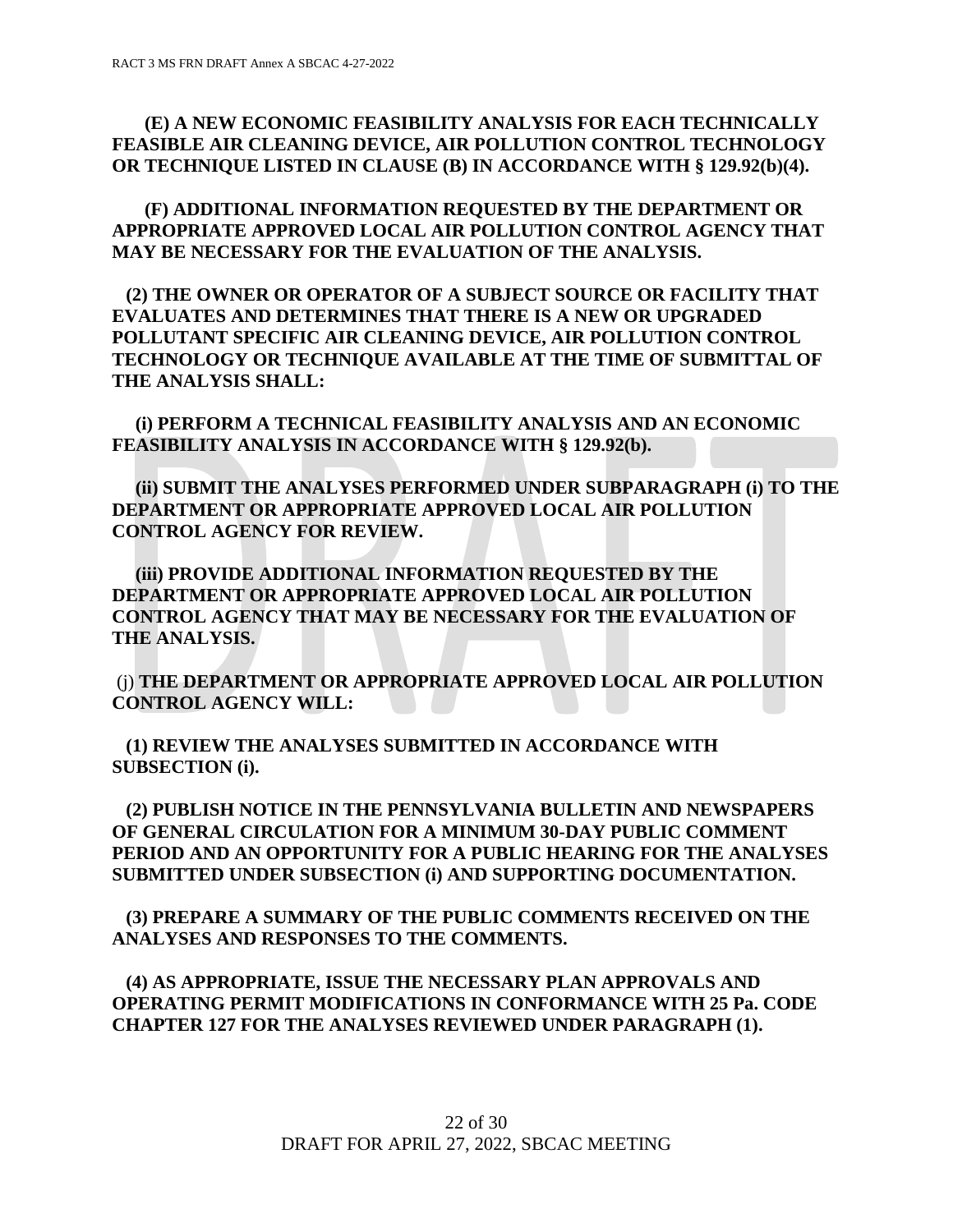# **(k) THE DEPARTMENT WILL SUBMIT THE FOLLOWING INFORMATION TO THE ADMINISTRATOR OF THE EPA FOR APPROVAL AS A REVISION TO THE COMMONWEALTH'S SIP.**

### **(1) THE ANALYSES, SUPPORTING DOCUMENTATION AND SUMMARY OF PUBLIC COMMENTS AND RESPONSES DESCRIBED IN SUBSECTION (j)(2) and (3).**

### **(2) THE PLAN APPROVALS AND OPERATING PERMIT MODIFICATIONS ISSUED UNDER SUBSECTION (j)(4).**

**(l)** The owner and operator of a facility proposing to comply with the applicable RACT requirement or RACT emission limitation under subsection (a), (b) or (c) through the installation of an air cleaning device may submit a petition, in writing **OR ELECTRONICALLY**, requesting an alternative compliance schedule in accordance with the following:

 (1) The **written** petition requesting an alternative compliance schedule shall be submitted to the Department or appropriate approved local air pollution control agency as soon as possible but not later than:

 (i) *blank* **(***Editor's Note***: The blank refers to the date 6 months after the effective date of adoption of this proposed rulemaking when published as a final-form rulemaking.) DECEMBER 31, 2022**, for a source subject to § 129.111(a).

 (ii) *blank* **(***Editor's Note***: The blank refers to the date 6 months after the effective date of adoption of this proposed rulemaking when published as a final-form rulemaking.) DECEMBER 31, 2022**, or 6 months after the date that the source meets the definition of a major  $NO<sub>x</sub>$  emitting facility or major VOC emitting facility, whichever is later, for a source subject to  $\S$ 129.111(b).

(2) The **written** petition must include:

 (i) A description, including make, model and location, of each air contamination source subject to a RACT requirement or RACT emission limitation in one or more of subsections (a)— (c).

(ii) A description of the proposed air cleaning device to be installed.

 (iii) A schedule containing proposed interim dates for completing each phase of the required work to install the air cleaning device described in subparagraph (ii).

 (iv) A proposed interim emission limitation that will be imposed on the affected air contamination source until compliance is achieved with the applicable RACT requirement or RACT emission limitation.

 (v) A proposed final compliance date that is as soon as possible but not later than 3 years after the approval of the petition by the Department or the appropriate approved local air pollution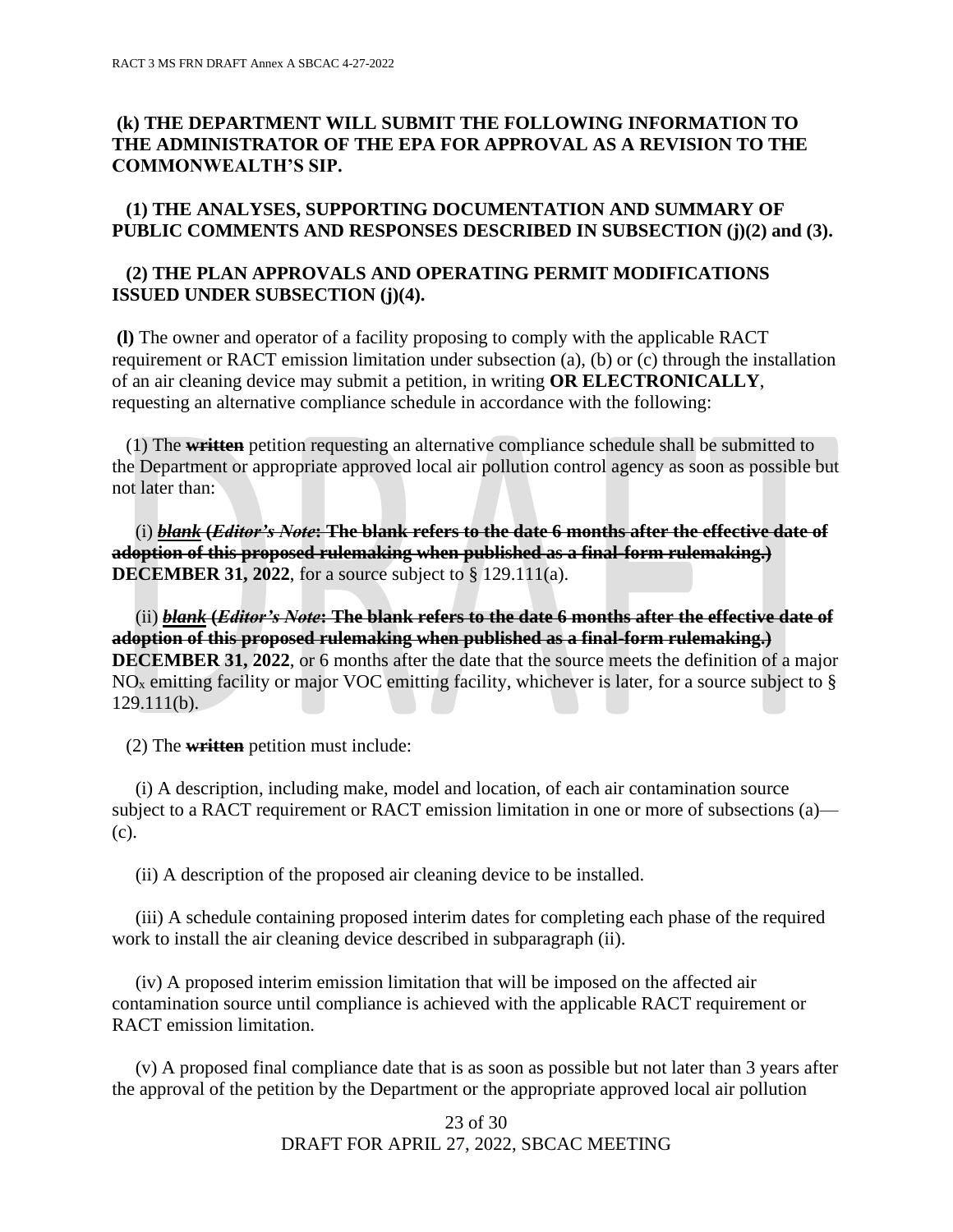control agency. If the petition is for the replacement of an existing source, the final compliance date will be determined on a case-by-case basis. The approved petition shall be incorporated in an applicable operating permit or plan approval.

**(k) (m)** The Department or appropriate approved local air pollution control agency will review the timely and complete **written** petition requesting an alternative compliance schedule submitted in accordance with subsection  $\left(\frac{1}{L}\right)$  (I) and approve or deny the petition in writing.

**(l) (n)** The emission limit and requirements specified in the plan approval or operating permit issued by the Department or appropriate approved local air pollution control agency under subsection **(k) (m)** supersede the emission limit and requirements in the existing plan approval or operating permit issued to the owner or operator of the source prior to *blank* (*Editor's Note*: The blank refers to the effective date of adoption of this proposed rulemaking when published as a final-form rulemaking.), on the date specified in the plan approval or operating permit issued by the Department or appropriate approved local air pollution control agency under subsection **(k) (m)**, except to the extent the existing plan approval or operating permit contains more stringent requirements.

**(m) (o)** Approval or denial under subsection **(k) (m)** of the timely and complete petition for an alternative compliance schedule submitted under subsection **(j) (l)** will be effective on the date the letter of approval or denial of the petition is signed by the authorized representative of the Department or appropriate approved local air pollution control agency.

**(n) (p)** The Department will submit each petition for an alternative compliance schedule approved under subsection **(k) (m)** to the Administrator of the EPA for approval as a revision to the Commonwealth's SIP. The owner and operator of the facility shall bear the costs of public hearings and notifications, including newspaper notices, required for the SIP submittal.

# **§ 129.115. Written notification, compliance demonstration and recordkeeping and reporting requirements.**

(a) The owner and operator of an air contamination source subject to this section and § 129.111 (relating to applicability) shall submit a **written** notification**, IN WRITING OR ELECTRONICALLY,** to the appropriate Regional Manager **by** *blank* **(***Editor's Note***: The blank refers to the date 6 months after the effective date of adoption of this proposed rulemaking when published as a final-form rulemaking.**) that proposes how the owner and operator intend to comply with the requirements of this section and §§ 129.111—129.114.

# **(1) THE NOTIFICATION SHALL BE SUBMITTED TO THE DEPARTMENT OR APPROPRIATE APPROVED LOCAL AIR POLLUTION CONTROL AGENCY AS SOON AS POSSIBLE BUT NOT LATER THAN:**

# **(i) DECEMBER 31, 2022, FOR A SOURCE SUBJECT TO § 129.111(a).**

# **(ii) DECEMBER 31, 2022, OR 6 MONTHS AFTER THE DATE THAT THE SOURCE MEETS THE DEFINITION OF A MAJOR NOx EMITTING FACILITY OR MAJOR**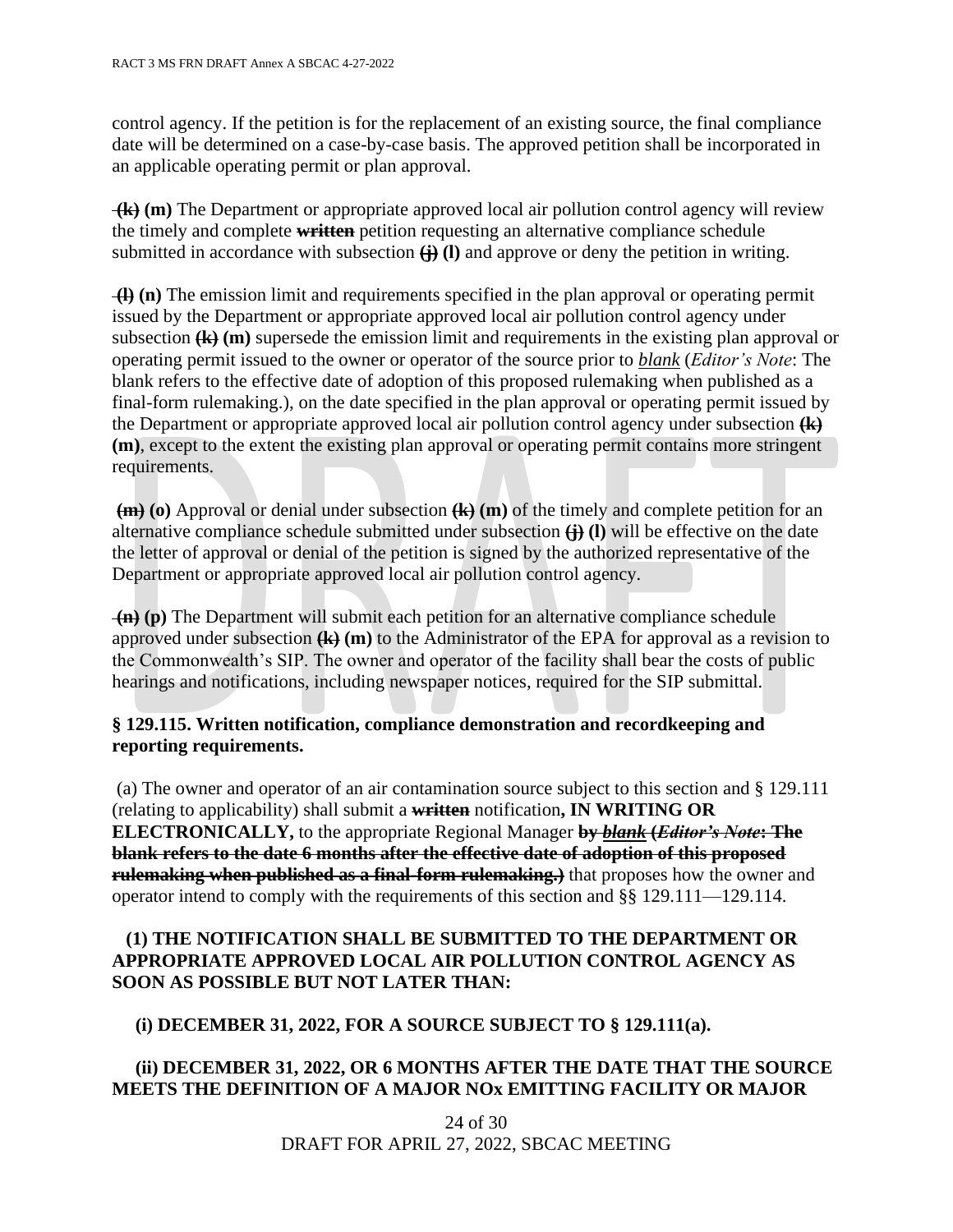# **VOC EMITTING FACILITY, WHICHEVER IS LATER, FOR A SOURCE SUBJECT TO § 129.111(b).**

# **(2)** This **written** notification shall **include the following information IDENTIFY THE AIR CONTAMINATION SOURCES IN § 129.111(a) AS ONE OF THE FOLLOWING**:

#### **(1) The air contamination sources identified in § 129.111(a) as one of the following:**

(i) Subject to a RACT requirement or RACT emission limitation in  $\S$ § 129.112—129.114.

(ii) Exempted from §§ 129.112—129.114.

 **(2)(3)** The air contamination sources identified in § 129.111(b) as one of the following:

(i) Subject to a RACT requirement or RACT emission limitation in §§ 129.112—129.114.

(ii) Exempted from §§ 129.112—129.114.

 **(3)(4)** The air contamination sources identified in § 129.111(c) that have a potential to emit less than 1 TPY of NO<sub>x</sub> located at a major NO<sub>x</sub> emitting facility subject to § 129.111(a) or (b) or a VOC air contamination source that has the potential to emit less than 1 TPY of VOC located at a major VOC emitting facility subject to § 129.111(a) or (b).

**(4)(5)** The following information for each air contamination source listed in paragraph **(1) (2)**:

(i) A description, including make, model and location, of each source.

 (ii) The applicable RACT requirement or RACT emission limitation, or both, in §§ 129.112— 129.114 for each source listed in accordance with paragraph **(1)(i) (2)(i)**.

 (iii) How the owner or operator shall comply with subparagraph (ii) for each source listed in subparagraph (i).

 (iv) The reason why the source is exempt from the RACT requirements and RACT emission limitations in §§ 129.112—129.114 for each source listed in accordance with paragraph **(1)(ii) (2)(ii)**.

 **(5)(6)** The following information for each air contamination source listed in paragraph **(2) (3)**:

(i) A description, including make, model and location, of each source.

(ii) The applicable RACT requirement or RACT emission limitation, or both, in §§ 129.112— 129.114 for each source listed in paragraph **(2)(i) (3)(i)**.

 (iii) How the owner or operator shall comply with subparagraph (ii) for each source listed in subparagraph (i).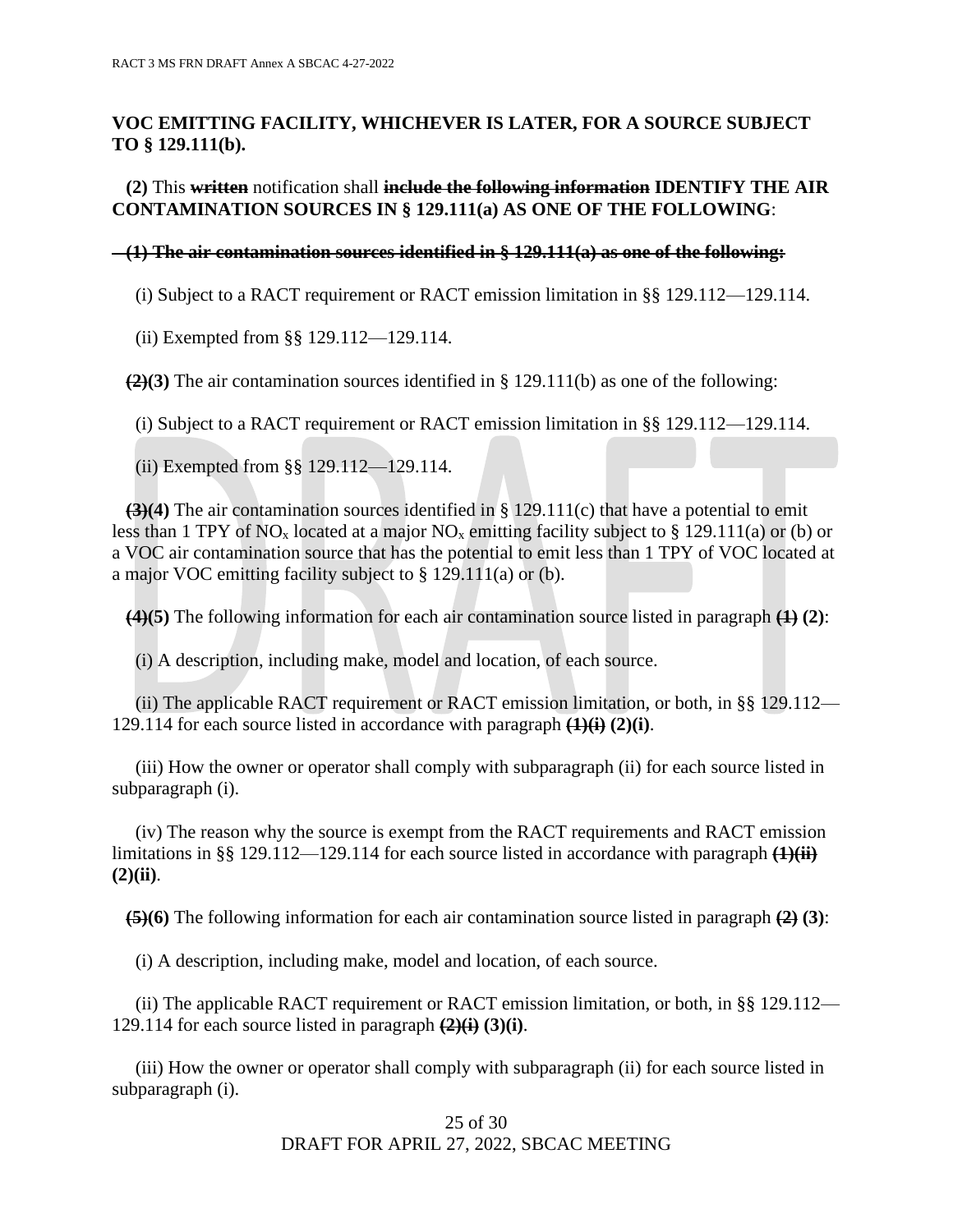(iv) The reason why the source is exempt from the RACT requirements and RACT emission limitations in §§ 129.112—129.114 for each source listed in accordance with paragraph **(2)(ii) (3)(ii)**.

**(6)(7)** The following information for each air contamination source listed in paragraph **(3) (4)**:

(i) A description, including make, model and location, of each source.

 (ii) Information sufficient to demonstrate that the source has a potential to emit less than 1 TPY of  $NO<sub>x</sub>$  or 1 TPY of VOC, as applicable.

(b) Except as specified in subsection (d), the owner and operator of an air contamination source subject to a  $NO<sub>x</sub>$  RACT requirement or RACT emission limitation or VOC RACT requirement or RACT emission limitation, or both, listed in § 129.112 (relating to presumptive RACT requirements, RACT emission limitations and petition for alternative compliance schedule) shall demonstrate compliance with the applicable RACT requirement or RACT emission limitation by performing the following monitoring or testing procedures:

 (1) For an air contamination source with a CEMS, monitoring and testing in accordance with the requirements of Chapter 139, Subchapter C (relating to requirements for source monitoring for stationary sources) using a 30-operating day rolling average, except for municipal waste combustors subject to § 129.112(f) **and ,** combustion units or process heaters subject to § 129.112(g)(1) **AND DIRECT-FIRED HEATERS, FURNACES, OVENS OR OTHER COMBUSTION SOURCES SUBJECT TO § 129.112(k)**.

 (i) A 30-operating day rolling average emission rate for each applicable RACT emission limitation shall be calculated for an affected air contamination source for each consecutive operating day.

 (ii) Each 30-operating day rolling average emission rate for an affected air contamination source must include the emissions that occur during the entire operating day, including emissions from start-ups, shutdowns and malfunctions.

 (2) For a Portland cement kiln with a CEMS, monitoring of clinker production rates in accordance with 40 CFR 63.1350(d) (relating to monitoring requirements).

 (3) For a municipal waste combustor with a CEMS, monitoring and testing in accordance with the requirements in Chapter 139, Subchapter C, using a daily **rolling** average.

(4) For a combustion unit or process heater subject to  $\S 129.112(g)(1)$  with a CEMS, monitoring and testing in accordance with the requirements in Chapter 139, Subchapter C, using a daily average.

### (5) **FOR A DIRECT-FIRED HEATER, FURNACE, OVEN OR OTHER COMBUSTION SOURCE SUBJECT TO § 129.112(k) WITH A CEMS, MONITORING AND TESTING**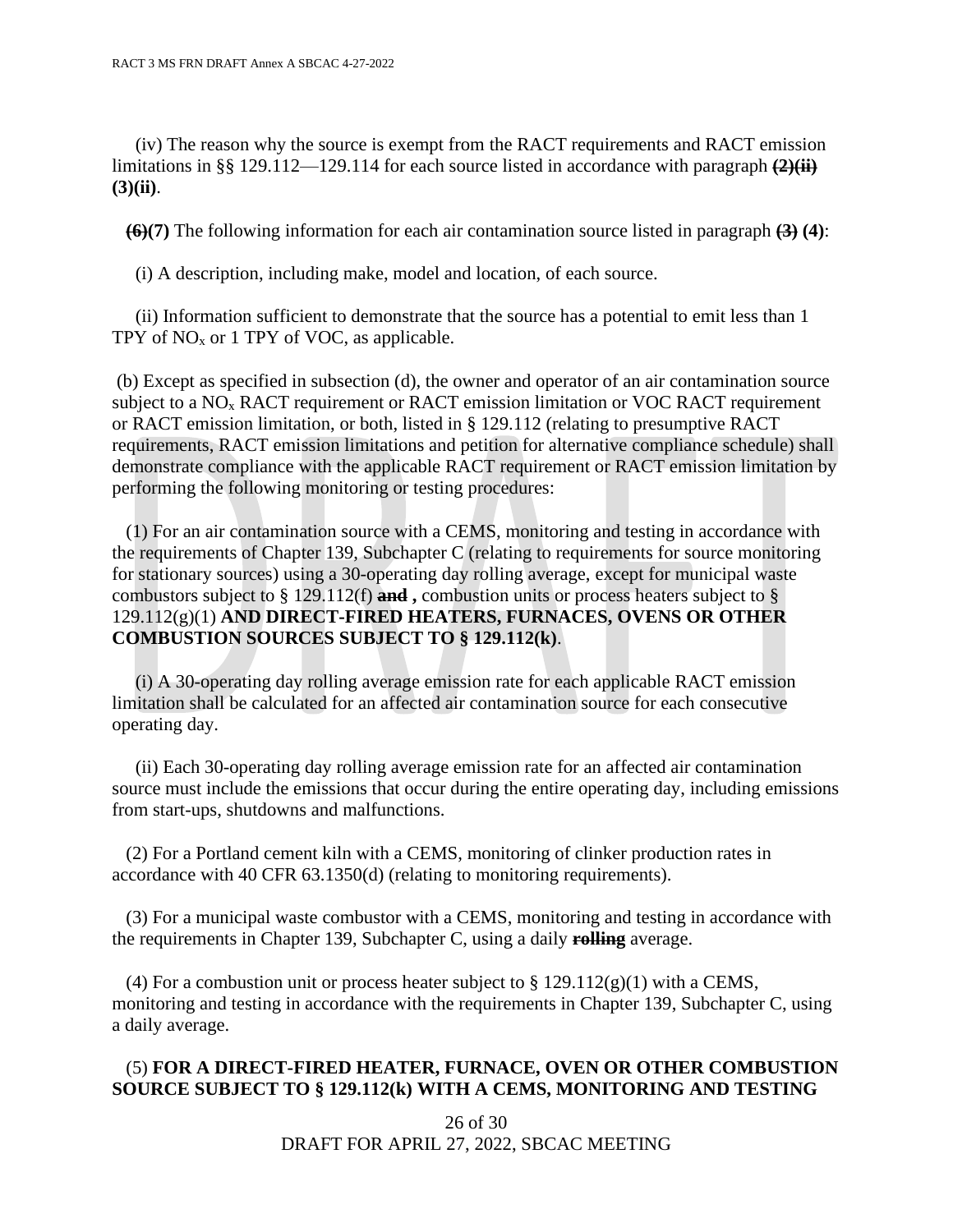# **IN ACCORDANCE WITH THE REQUIREMENTS IN CHAPTER 139, SUBCHAPTER C, USING A DAILY AVERAGE.**

 **(6)** For an air contamination source without a CEMS, monitoring and testing in accordance with a Department-approved emissions source test that meets the requirements of Chapter 139, Subchapter A (relating to sampling and testing methods and procedures). The source test shall be conducted to demonstrate initial compliance and subsequently on a schedule set forth in the applicable permit.

(c) The owner or operator of a combined-cycle combustion turbine may comply with the requirements in **§ 129.112(g)(2)(ii) § 129.112(g)(2)(iii)** on a mass-equivalent basis. The actual emissions during the compliance period must be less than the allowable emissions during the compliance period. The allowable emissions are calculated by multiplying actual heat input in million Btu during the compliance period by the following:

 (1) 0.015 lb NOx/million Btu for sources subject to **§ 129.112(g)(2)(ii)(A) § 129.112(g)(2)(iii)(A)**.

 (2) 0.031 lb NOx/million Btu for sources subject to **§ 129.112(g)(2)(ii)(B) § 129.112(g)(2)(iii)(B)**.

 (3) 0.014 lb VOC/million Btu for sources subject to **§ 129.112(g)(2)(ii)(C) § 129.112(g)(2)(iii)(C)**.

 (4) 0.030 lb VOC/million Btu for sources subject to **§ 129.112(g)(2)(ii)(D) § 129.112(g)(2)(iii)(D)**.

(d) Except as specified in § 129.112(n) and **§ 129.114(j) § 129.114(l)** (relating to alternative RACT proposal and petition for alternative compliance schedule), the owner and operator of an air contamination source subject to subsection **(a) (b)** shall demonstrate compliance with the applicable RACT requirement or RACT emission limitation in accordance with the procedures in subsection (a) not later than:

(1) January 1, 2023, for a source subject to § 129.111(a) (relating to applicability).

(2) January 1, 2023, or 1 year after the date that the source meets the definition of a major  $NO<sub>x</sub>$ emitting facility or major VOC emitting facility, whichever is later, for a source subject to § 129.111(b).

(e) An owner or operator of an air contamination source subject to this section and §§ 129.111, 129.112 and 129.113 (relating to facility-wide or system-wide  $NO<sub>x</sub>$  emissions averaging plan general requirements) may request a waiver from the requirement to demonstrate compliance with the applicable emission limitation listed in § 129.112 if the following requirements are met:

 (1) The request for a waiver is submitted, in writing **OR ELECTRONICALLY**, to the Department not later than: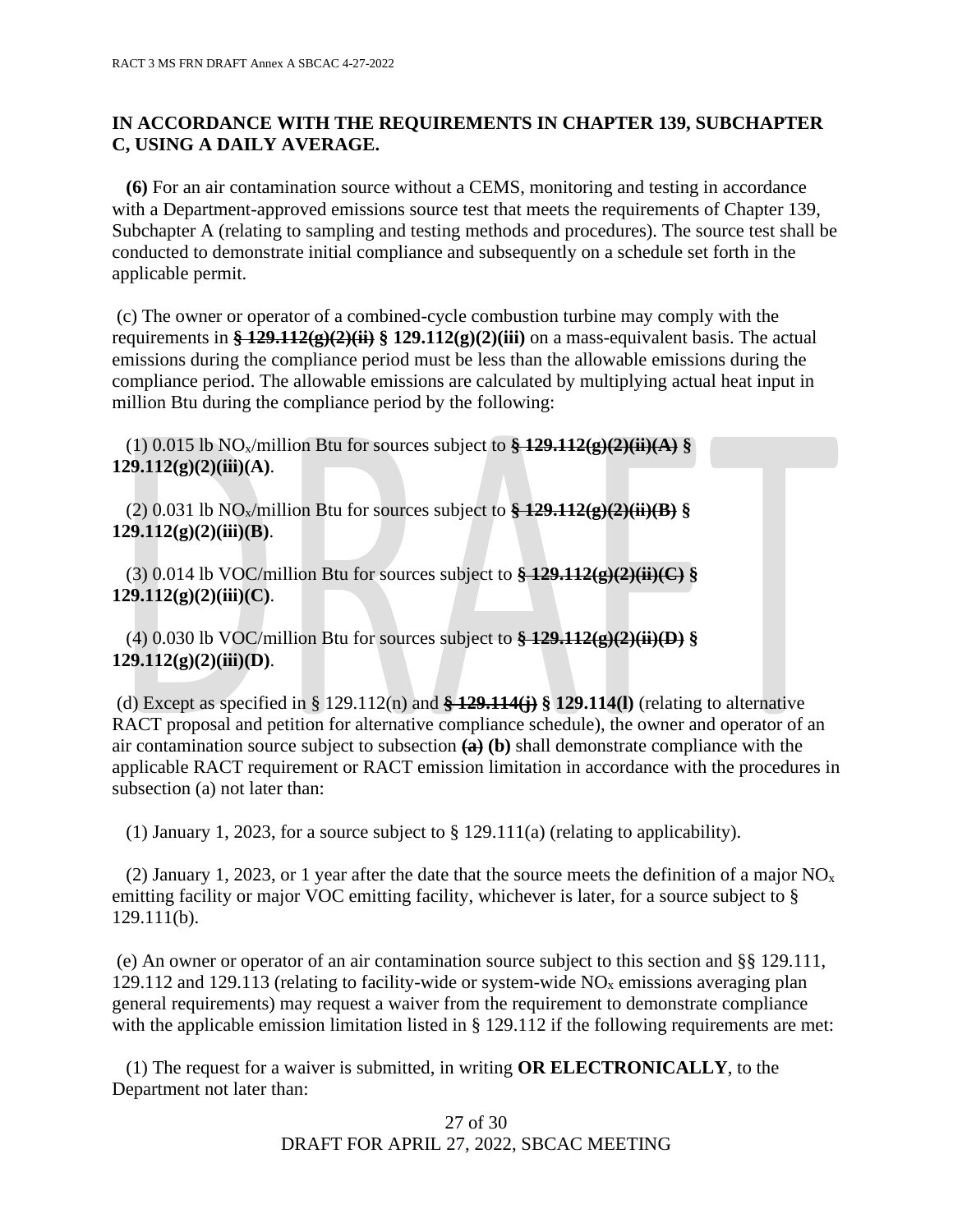(i) *blank* **(***Editor's Note***: The blank refers to the date 6 months after the effective date of adoption of this proposed rulemaking when published as a final-form rulemaking.) DECEMBER 31, 2022**, for a source subject to § 129.111(a).

 (ii) *blank* **(***Editor's Note***: The blank refers to the date 6 months after the effective date of adoption of this proposed rulemaking when published as a final-form rulemaking.) DECEMBER 31, 2022**, or 6 months after the date that the source meets the definition of a major  $NO<sub>x</sub>$  emitting facility or major VOC emitting facility, whichever is later, for a source subject to  $\S$ 129.111(b).

 (2) The request for a waiver demonstrates that a Department-approved emissions source test was performed in accordance with the requirements of Chapter 139, Subchapter A on or after:

 (i) *blank* (*Editor's Note*: The blank refers to the date 1 year before the effective date of adoption of this proposed rulemaking when published as a final-form rulemaking.), for a source subject to § 129.111(a).

 (ii) *blank* (*Editor's Note*: The blank refers to the date 1 year before the effective date of adoption of this proposed rulemaking when published as a final-form rulemaking.), or within 12 months prior to the date that the source meets the definition of a major  $NO<sub>x</sub>$  emitting facility or major VOC emitting facility, whichever is later, for a source subject to § 129.111(b).

 (3) The request for a waiver demonstrates to the satisfaction of the Department that the test results show that the source's rate of emissions is in compliance with the source's applicable NO<sup>x</sup> emission limitation or VOC emission limitation.

(4) The Department approves, in writing, the request for a waiver.

(f) The owner and operator of an air contamination source subject to this section and §§ 129.111—129.114 shall keep records to demonstrate compliance with §§ 129.111—129.114 and submit **reporting REPORTS** to the Department **in the following manner IN ACCORDANCE WITH THE APPLICABLE REGULATIONS IN 25 Pa. CODE, PART 1, SUBPART C, ARTICLE III (RELATING TO AIR RESOURCES) AND AS SPECIFIED IN THE OPERATING PERMIT OR PLAN APPROVAL FOR THE AIR CONTAMINATION SOURCE AS FOLLOWS**:

 (1) The records shall include sufficient data and calculations to demonstrate that the requirements of §§ 129.111—129.114 are met.

 (2) Data or information required to determine compliance shall be recorded and maintained in a time frame consistent with the averaging period of the requirement.

 (3) The records necessary to determine compliance shall be reported to the Department on a schedule specified in the **Subpart C, Article III (relating to air resources) regulations**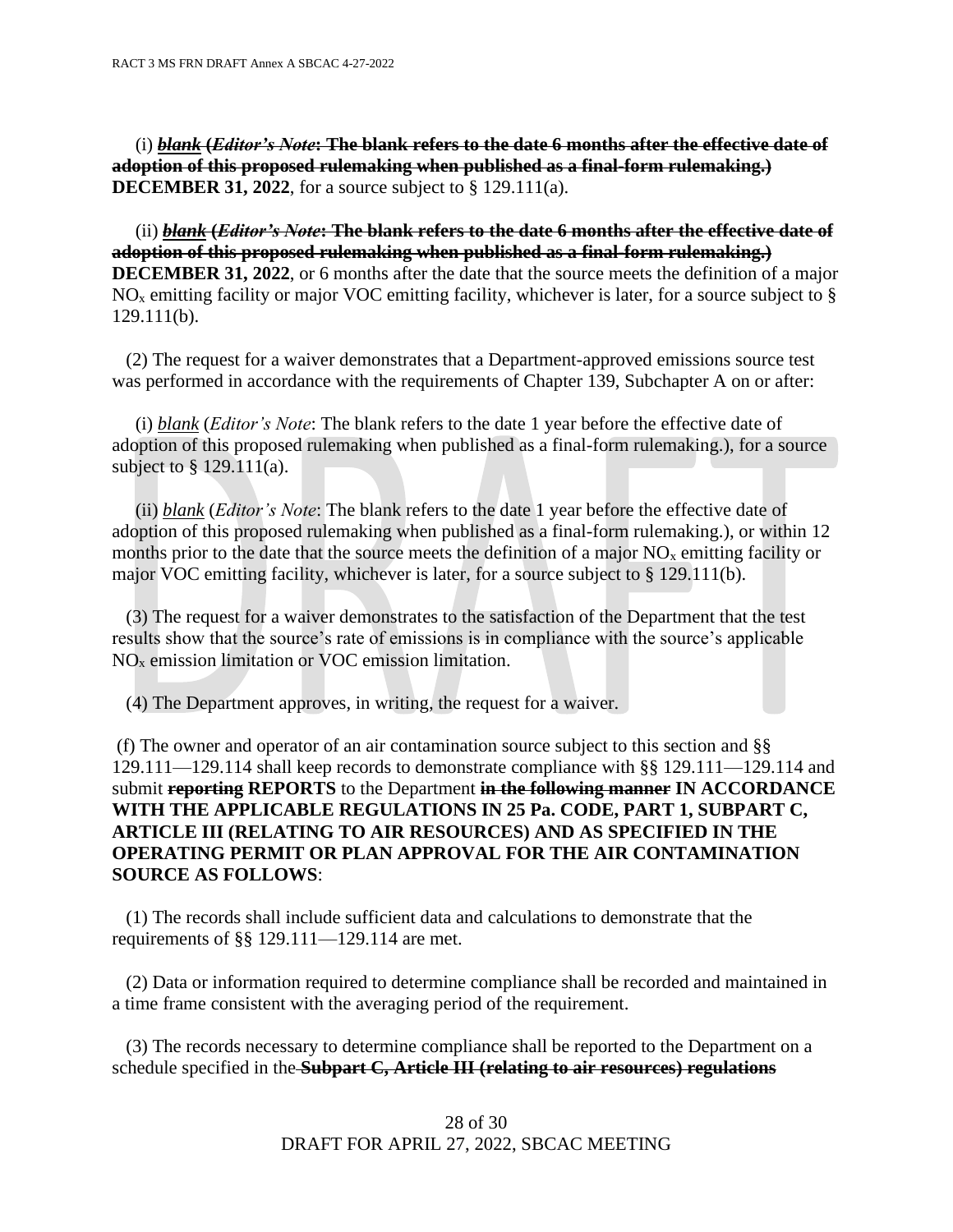**APPLICABLE REGULATION** or as otherwise specified in the operating permit or plan approval for the air contamination source.

(g) Beginning with the compliance date specified in § 129.112(a), the owner or operator of an air contamination source claiming that the air contamination source is exempt from the applicable NO<sub>x</sub> emission rate threshold specified in § 129.114(b) and the requirements of § 129.112 based on the air contamination source's potential to emit shall maintain records that demonstrate to the Department or appropriate approved local air pollution control agency that the air contamination source is not subject to the specified emission rate threshold.

(h) Beginning with the compliance date specified in § 129.112(a), the owner or operator of an air contamination source claiming that the air contamination source is exempt from the applicable VOC emission rate threshold specified in  $\S$  129.114(c) and the requirements of  $\S$ 129.112 based on the air contamination source's potential to emit shall maintain records that demonstrate to the Department or appropriate approved local air pollution control agency that the air contamination source is not subject to the specified emission rate threshold.

(i) The owner or operator of a combustion unit **OR PROCESS HEATER** subject to § 129.112(b) shall record each adjustment conducted under the procedures in § 129.112(b). This record must contain, at a minimum:

- (1) The date of the tuning procedure.
- (2) The name of the service company and the technician performing the procedure.
- (3) The final operating rate or load.
- (4) The final  $NO<sub>x</sub>$  and CO emission rates.
- (5) The final excess oxygen rate.
- (6) Other information required by the applicable operating permit.

(i) The owner or operator of a Portland cement kiln subject to  $\S 129.112(h)$  shall maintain a daily operating log for each Portland cement kiln. The record for each kiln must include:

- (1) The total hours of operation.
- (2) The type and quantity of fuel used.
- (3) The quantity of clinker produced.

 (4) The date, time and duration of a start-up, shutdown or malfunction of a Portland cement kiln or emissions monitoring system.